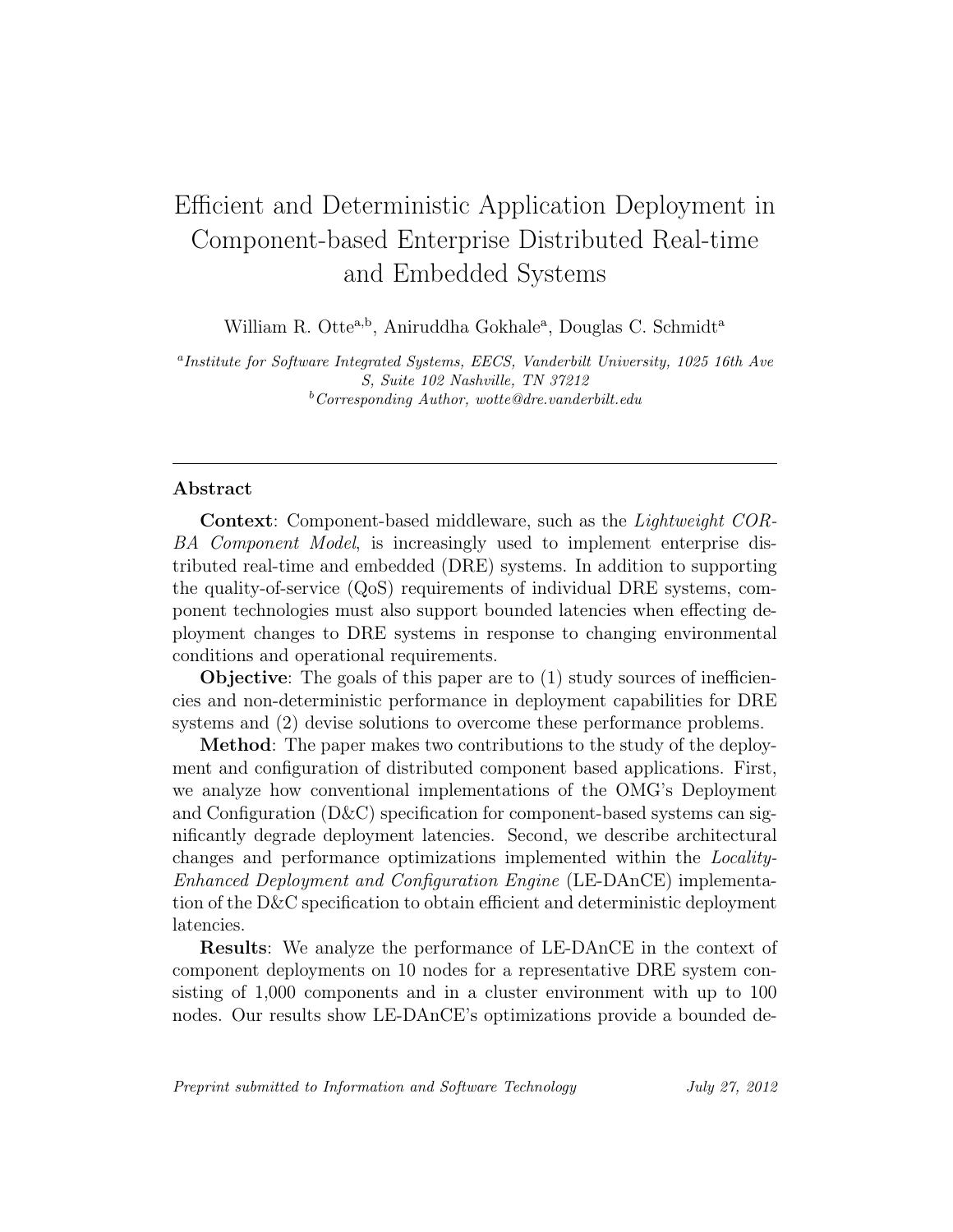ployment latency of less than 2 seconds for the 1,000 component scenario with just a 4 percent jitter.

Conclusion: The improvements contained in the LE-DAnCE infrastructure provide an efficient and scaleable standards-based deployment system for component-based enterprise DRE systems. In particular, deployment time parallelism can improve deployment latency significantly, both during pre-deployment analysis of the deployment plan and during the process of installing and activating components.

## 1. Introduction

*Emerging trends and challenges.* Component-based software engineering techniques are increasingly applied to develop enterprise *distributed real-time and embedded* (DRE) systems, such as air-traffic management [1], shipboard computing environments [2], and distributed sensor webs [3]. These systems are often characterized as "open" since applications running in them must contend not only with changing environmental conditions (such as changing power levels, operational nodes, or network status), but also evolving operational requirements and mission objectives [4].

To adapt to changing environments and operational requirements, it may be necessary to change the deployment and configuration characteristics of these DRE systems dynamically. Examples of potential adaptations include deployment or tear down of individual component instances, changing connection configuration, or altering QoS properties in the target component runtime. As a result of stringent *quality-of-service* (QoS) requirements in DRE systems, it is important that any deployment and configuration changes occur as quickly and predictably as possible, *i.e.*, with short and bounded deployment latencies.

Not only are timely and dependable runtime deployment and configuration changes essential in DRE systems, even initial application startup times can be an important metric. For example, in highly energy-constrained systems (such as distributed sensor networks), a common power saving strategy may involve completely deactivating field hardware and periodically restarting it to take new measurements or activate actuators [5]. In such environments, deployments must be fast and time-bounded.

To support these requirements, the efficiency and QoS (*e.g.*, latency of deployment) provided by the deployment infrastructure should be considered alongside the component middleware used to develop DRE systems.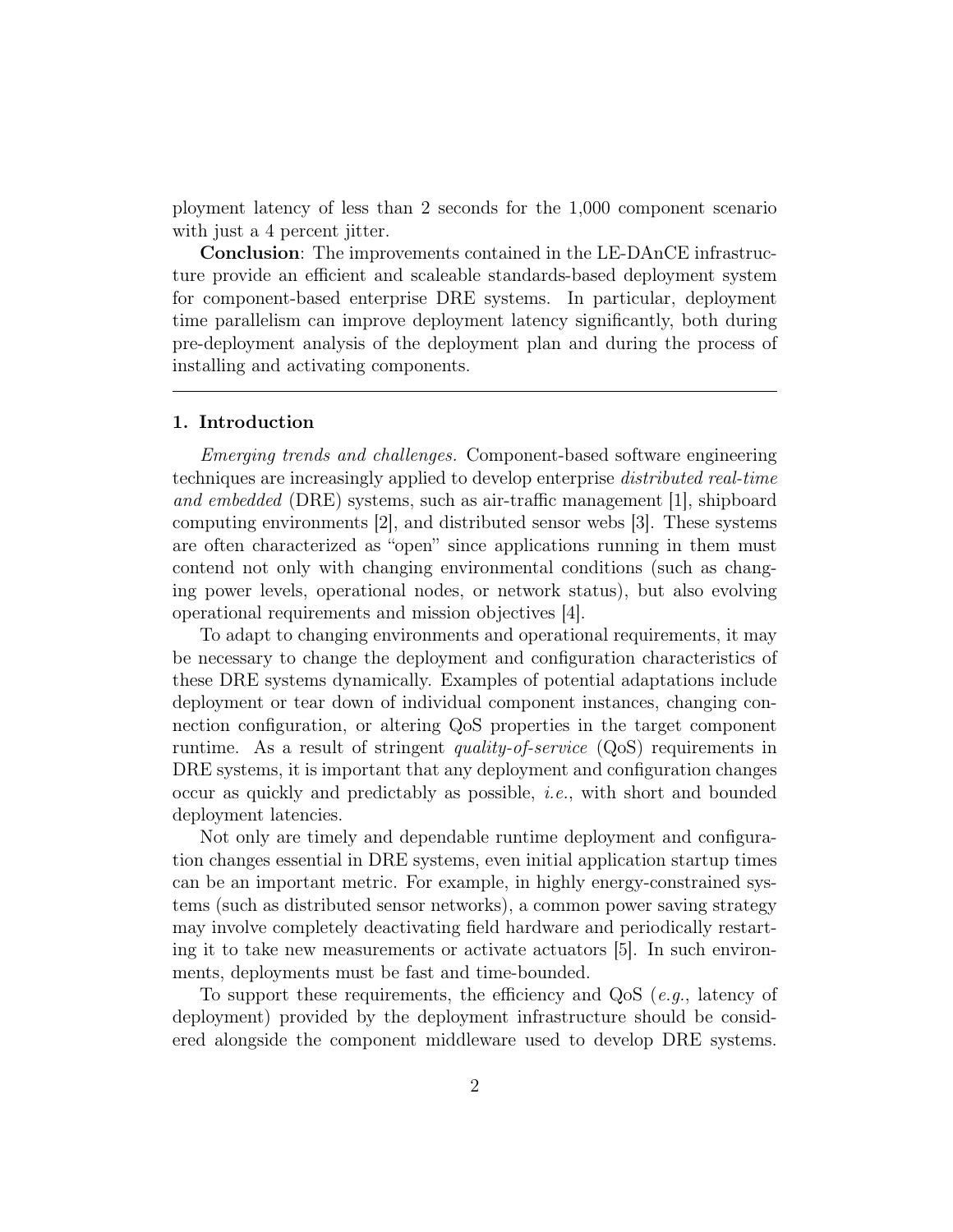Standards, such as the OMG *Deployment and Configuration* (D&C) specification [6] for component-based applications, have emerged in recent years. The OMG D&C specification provides comprehensive development, packaging, and deployment frameworks for a range of component middleware.<sup>1</sup>

In prior work, we developed the *Deployment and Configuration Engine* (DAnCE) [8], which focused solely on separating concerns defined by the OMG D&C specification and demonstrating its feasibility without concern for timeliness and deterministic behavior. After applying DAnCE to a range of representative DRE systems [2, 5], however, we found the lack of appropriate optimizations and architectural limitations of the OMG D&C specification yielded performance bottlenecks that adversely impacted deployment latencies and hindered reproducibility. Moreover, these performance bottlenecks stemmed from more than just limitations with the original DAnCE implementation, but involve inherent architectural limitations with the OMG D&C specification itself.

 $Solution$  approach  $\rightarrow$  *Architectural optimizations to D&C to leverage parallelism and reduce serialized phasing.* To overcome the limitations described above, this paper motivates and describes architectural enhancements we made to the OMG D&C specification to achieve deterministic deployment latencies for enterprise DRE systems. Our solution is called the *Locality-Enhanced Deployment and Configuration Engine* (LE-DAnCE), which significantly extends our earlier work on DAnCE by the following enhancements:

- Enhancement 1. Reducing latency due to loading of XML-based deployment plans by serializing them into an appropriate in-memory format.
- Enhancement 2. Adopting a new algorithmic approach to runtime plan analysis to better take advantage of opportunities for parallelization.
- Enhancement 3. Providing a novel architectural approach to deployment called the *Locality Manager* that allows LE-DAnCE to reduce serialized phasing of deployment activities.

<sup>&</sup>lt;sup>1</sup>Although originally developed for the *CORBA Component Model* (CCM) [7], the OMG D&C specification is defined via a UML metamodel that is generic with respect to the actual target component platform and therefore applicable to other component models, such as Enterprise JavaBeans or the Fractal component model.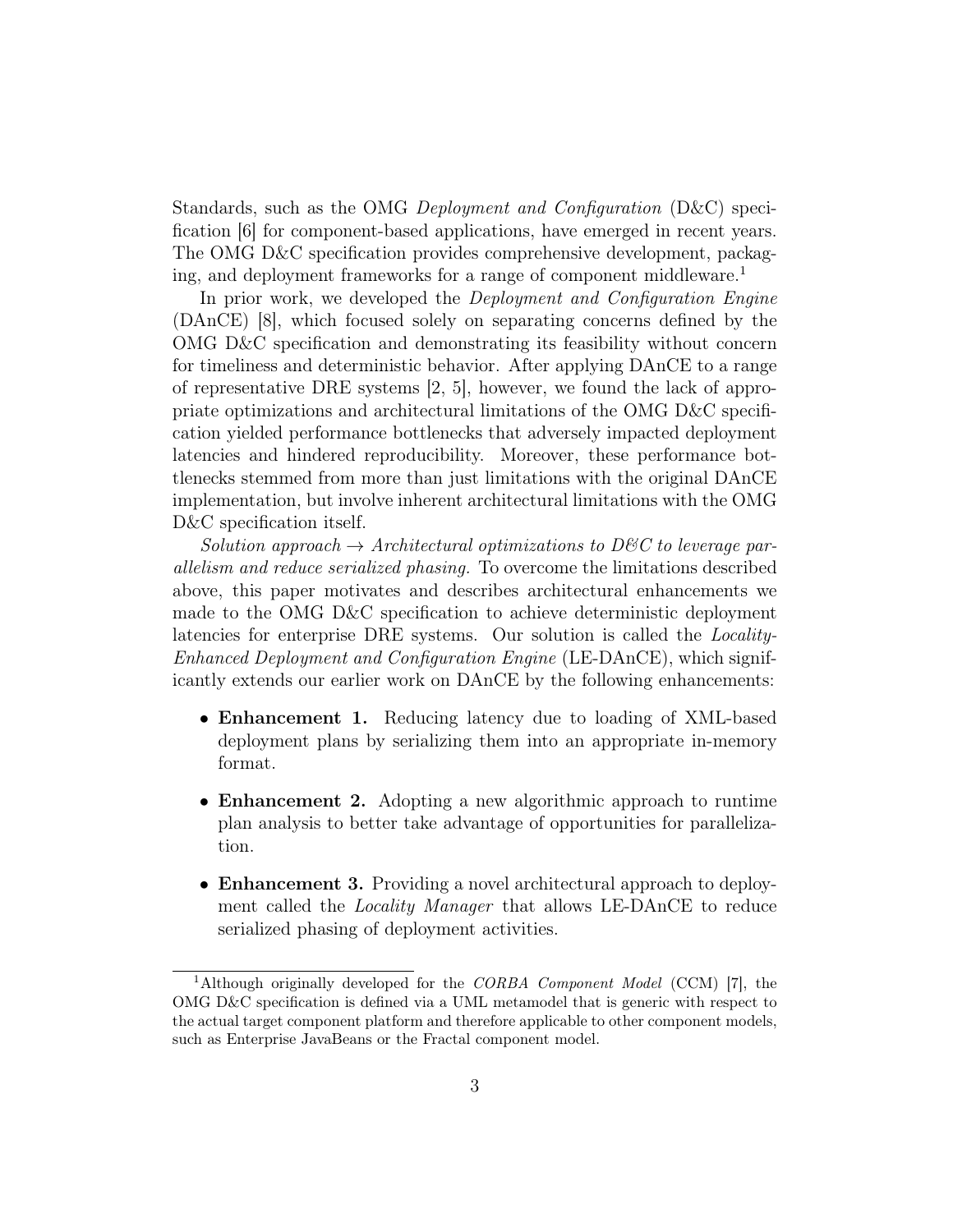This paper extends our previous work [9], which focused on minimizing a key source of significant deployment latency: *the runtime plan analysis needed to determine how large deployments should be split amongst several nodes and to determine installation ordering*. This paper augments this prior work by investigating the impact of runtime analysis on deployment latency for enterprise DRE systems. We also report the results of experiments conducted in a cluster environment to evaluate how leveraging the embarrassingly parallel nature of such runtime analysis can significantly reduce deployment latency incurred by this phase of the deployment process.

*Paper organization.* The remainder of this paper is organized as follows: Section 2 summarizes the OMG D&C specification and analyzes key sources of overhead stemming from architectural limitations with the OMG D&C specification and naïve implementation techniques adopted in our original DAnCE implementation of the specification; Section 3 describes how we addressed these sources of overhead in LE-DAnCE, focusing on deployment latency; Section 4 analyzes the results of experiments we conducted to compare LE-DAnCE with DAnCE; Section 5 compares our research with related work on deploying and configuring large-scale distributed applications; and Section 6 presents concluding remarks and lessons learned.

#### 2. Impediments to Predictable Deployment Latency

This section presents an overview of the OMG *Deployment and Configuration* (D&C) specification for component-based applications and describes how an implementation of this specification called the *Deployment and Configuration Engine* (DAnCE) [8] supports the separation of concerns espoused in the D&C specification. We pinpoint key sources of overhead that impact deployment latencies in DRE systems and expose the architectural limitations in the D&C specification that exacerbate these overheads.

# *2.1. Overview of the OMG D&C Standard*

The OMG D&C specification provides standard interchange formats for metadata used throughout the component-based application development lifecycle, as well as runtime interfaces used for packaging and planning. These runtime interfaces deliver deployment instructions to the middleware deployment infrastructure via a *component deployment plan*, which contains the complete set of deployment and configuration information for component instances and their associated connection information. During DRE system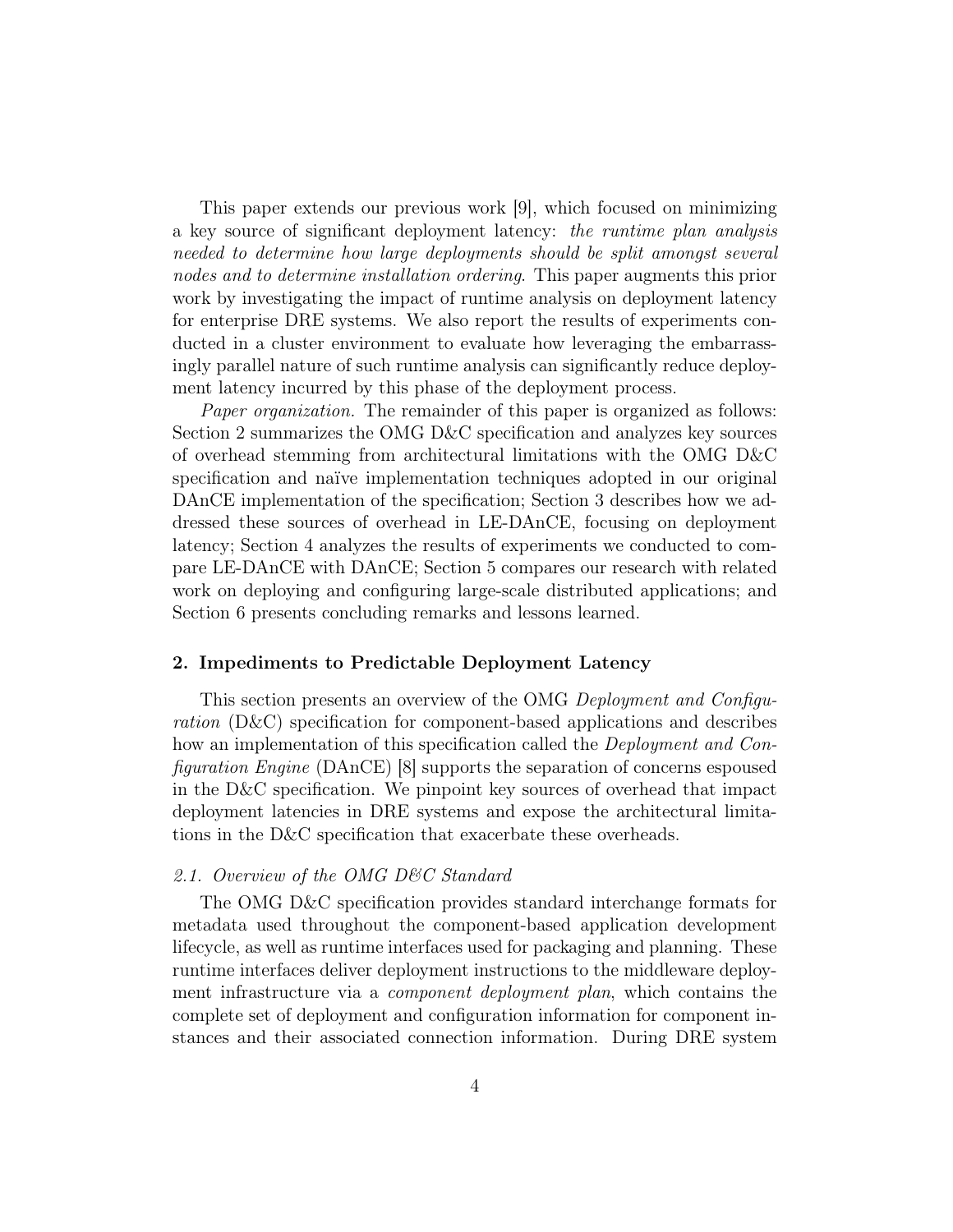initialization, such information must be parsed, components deployed on the nodes, and the system activated in a timely and deterministic manner.

Below we focus on the standard interfaces, metadata, and architecture used for runtime deployment and configuration in implementations compliant with the D&C specification. Throughout this section we refer to the timeliness of the deployment infrastructure to execute the deployment plan as the "deployment latency," which includes the time starting when a deployment plan is provided to the deployment infrastructure to the time at which all deployment instructions have been executed and the system activated. We refer to the reproducibility of the timeliness in deployment as the deterministic nature of deployment.

# *2.1.1. Runtime D&C Architecture*

The runtime interfaces defined by the OMG D&C specification for deployment and configuration consists of the two-tier architecture shown in Figure 1. This architecture consists of (1) a set of global (system-wide) enti-



Figure 1: OMG D&C Architectural Overview and Separation of Concerns

ties used to coordinate deployment and (2) a set of local (node-level) entities used to instantiate component instances and configure their connections and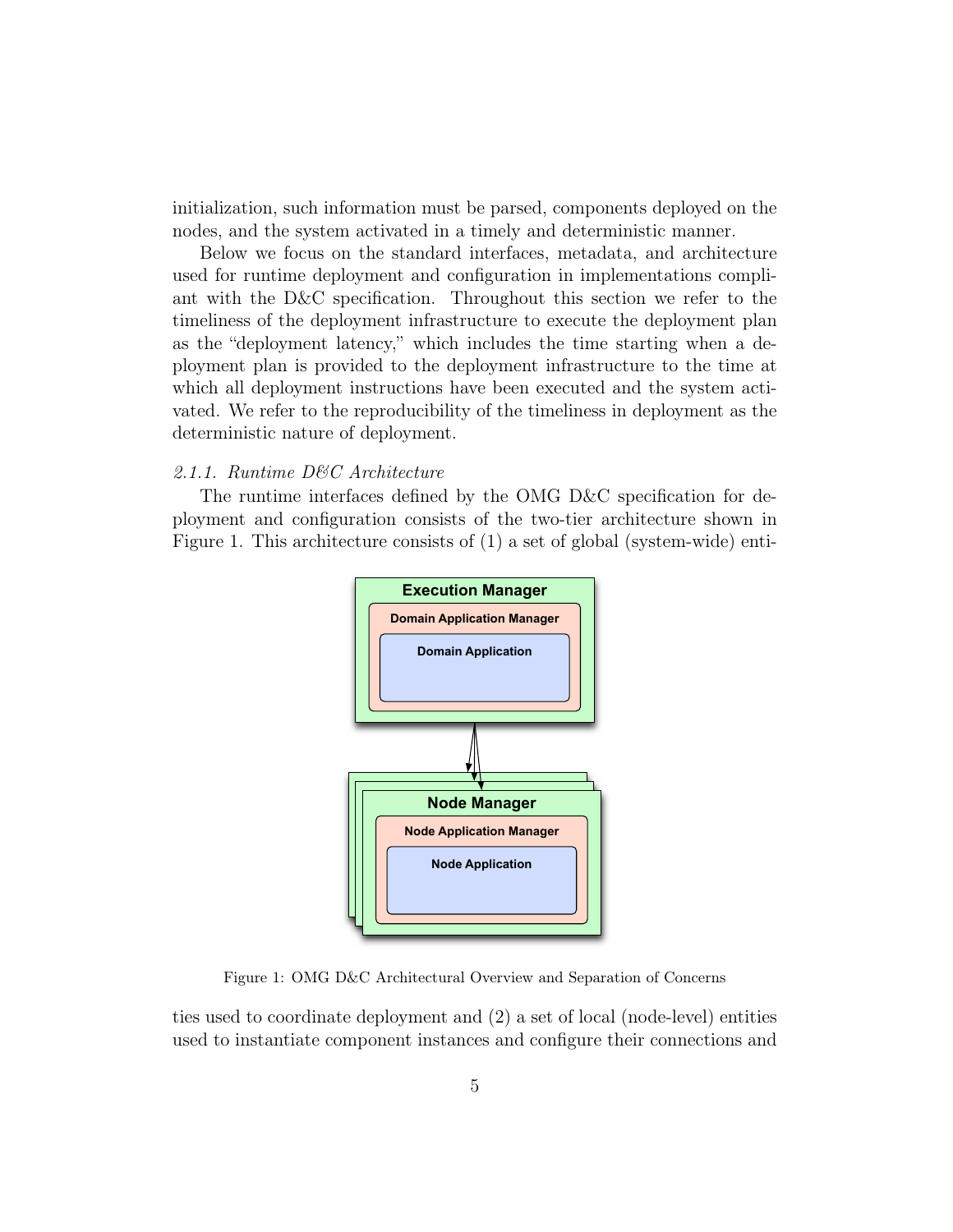QoS properties. Each entity in these global and local tiers correspond to one of the following three major roles:

- Manager. This role (known as the *ExecutionManager* at the globallevel and as the *NodeManager* at the node-level) is a singleton daemon that coordinates all deployment entities in a single context. The Manager serves as the entry point for all deployment activity and as a factory for implementations of the *ApplicationManager* role.
- ApplicationManager. This role (known as the *DomainApplication-Manager* at the global-level and as the *NodeApplicationManager* at the node-level entity) coordinates the lifecycle for running instances of a component-based application. Each ApplicationManager represents exactly one component-based application and is used to initiate deployment and teardown of that application. This role also serves as a factory for implementations of the *Application* role.
- Application. This role (known as the *DomainApplication* at the global-level and the *NodeApplication* at the node-level entity) represents a deployed instance of a component-based application. It is used to finalize the configuration of the associated component instances that comprise an application and begin execution of the deployed componentbased application.

# *2.1.2. D&C Deployment Data Model*

In addition to the runtime entities described above, the  $D\&C$  specification also contains an extensive data model that is used to describe component applications throughout their deployment lifecycle. The metadata defined by the specification is intended for use as

- An interchange format between various tools (*e.g.*, development tools, application modeling and packaging applications, and deployment planning tools) applied to create the applications and
- Directives that describe the configuration and deployment used by the runtime infrastructure.

Most entities in the D&C metadata contain a section where configuration information may be included in the form of a sequence of name/value pairs,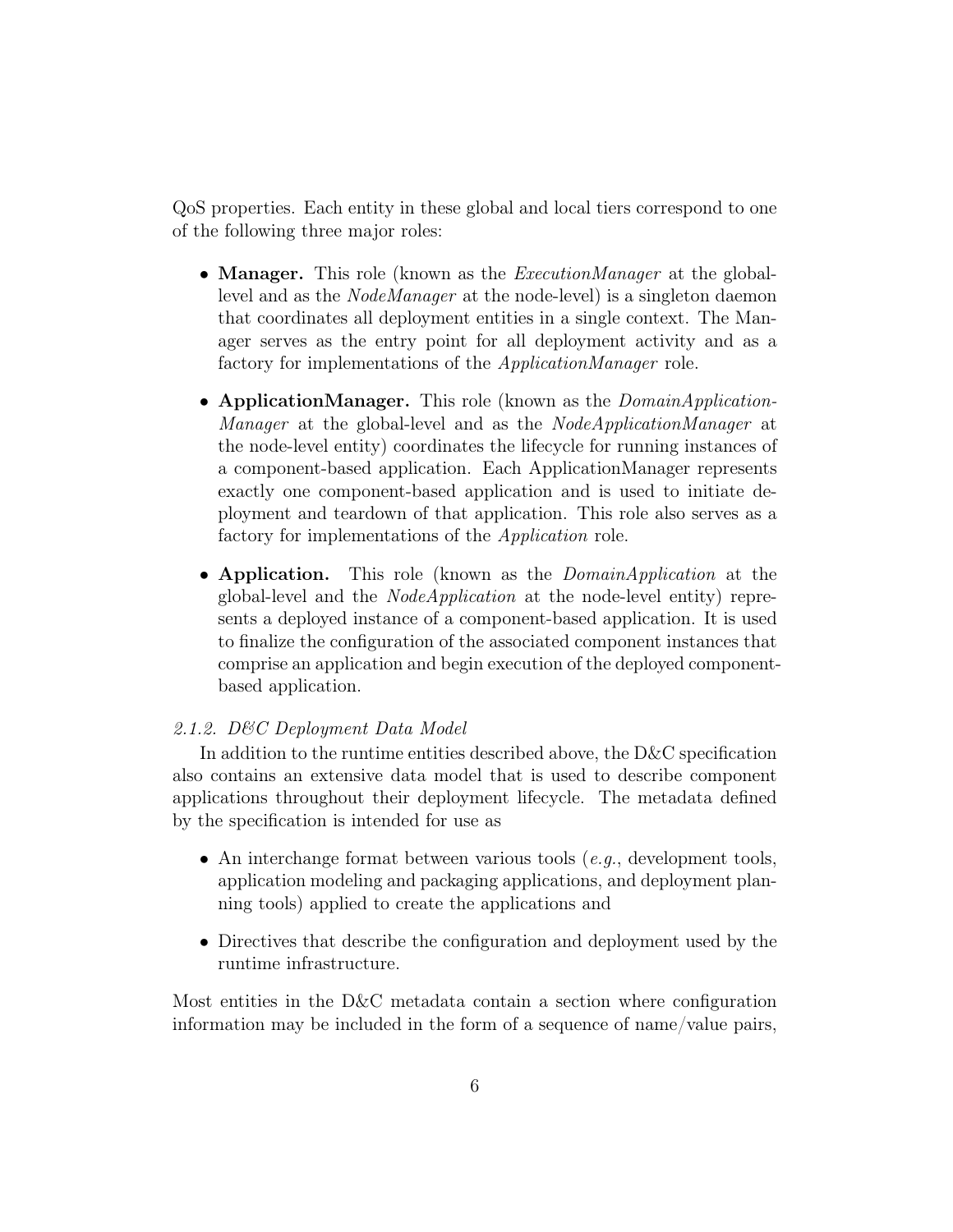where the value may be an arbitrary data type. This configuration information can be used to describe everything from basic configuration information (such as shared library entry points and component/container associations) to more complex configuration information (such as QoS properties or initialization of component attributes with user-defined data types).

This metadata can broadly be grouped into three categories: *packaging*, *domain*, and *deployment*. Packaging descriptors are used from the beginning of application development to specify component interfaces, capabilities, and requirements. After implementations have been created, this metadata is further used to group individual components into assemblies, describe pairings with implementation artifacts, such as shared libraries (also known as dynamically linked libraries), and create packages containing both metadata and implementations that may be installed into the target environment. Domain descriptors are used by hardware administrators to describe capabilities (*e.g.*, CPU, memory, disk space, and special hardware such as GPS receivers) present in the domain.

Both the domain and packaging metadata are then used by a planning agent (either a human or automated software tool) to map the described component instances onto the underlying runtime environment through the creation of the third type of metadata supported by the OMG D&C standard: the *component deployment plan*, which contains the information shown in Figure 2 and described below:



Figure 2: Component Deployment Plan

• Implementation Artifact Descriptions (IAD). The IAD section of the deployment plan describes the various artifacts that must be present on a node for successful component deployment. Artifacts include—but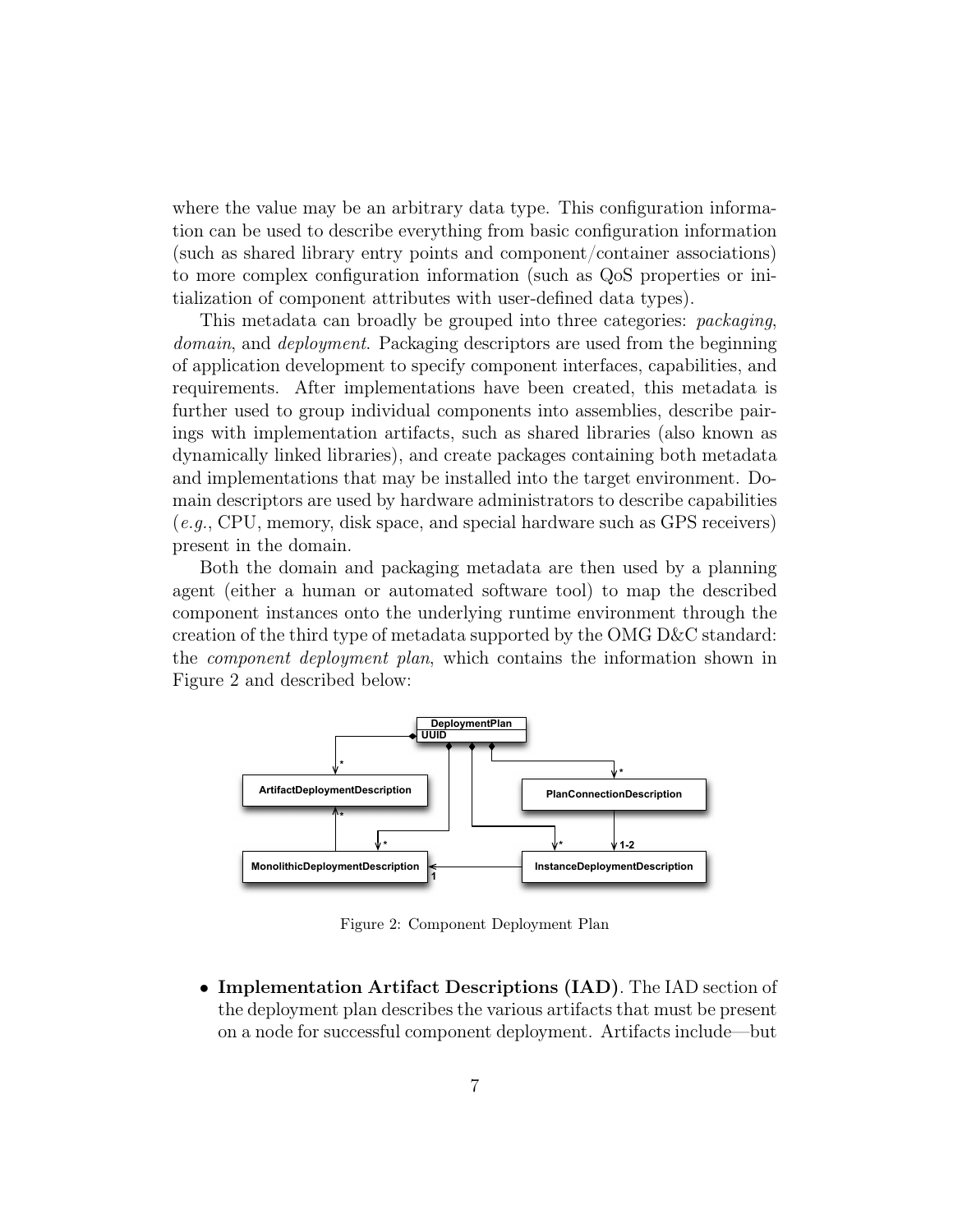are not limited to—executable files and shared libraries that provide binary implementations of components.

- Monolithic Deployment Descriptions (MDD). The MDD section references all IAD entries necessary for one particular component type. It also contains additional configuration information that is necessary for all instances of that type, *e.g.* entry points and factory functions used to load the implementation from shared libraries.
- Instance Deployment Descriptions (IDD). IDD entries represent concrete instances deployed into the domain. This section of the metadata describes the node in which a particular component should be instantiated and contains additional configuration properties that should be applied to that instance, *e.g.*, QoS configuration information.
- Plan Connection Descriptions (PCD). The PCD section describes all connections that must be established as part of the deployment. These entries reference application IDD entries that are part of a particular connection and contains additional information (such as port names and QoS configuration) that may be necessary for the connection to be successfully established.
- Plan Locality Constraints (PLC). The PLC section describes constraints on how individual component instances may be collocated inside processes and/or containers. Constraints are established between groups of instances and may be one of three values: (1) no constraint, (2) same process, or (3) different process. These constraints are evaluated at deployment time and used by the node-level infrastructure to determine the number of application processes to spawn in which to run all the components defined in the deployment plan.

The OMG D&C standard suggests that all metadata be serialized to an XML format for on-disk storage and for use as an interchange format between the various tools used for application development and planning. This XML format must be converted into the native binary format used in the interfaces of the runtime infrastructure, however, so the deployment infrastructure can use it.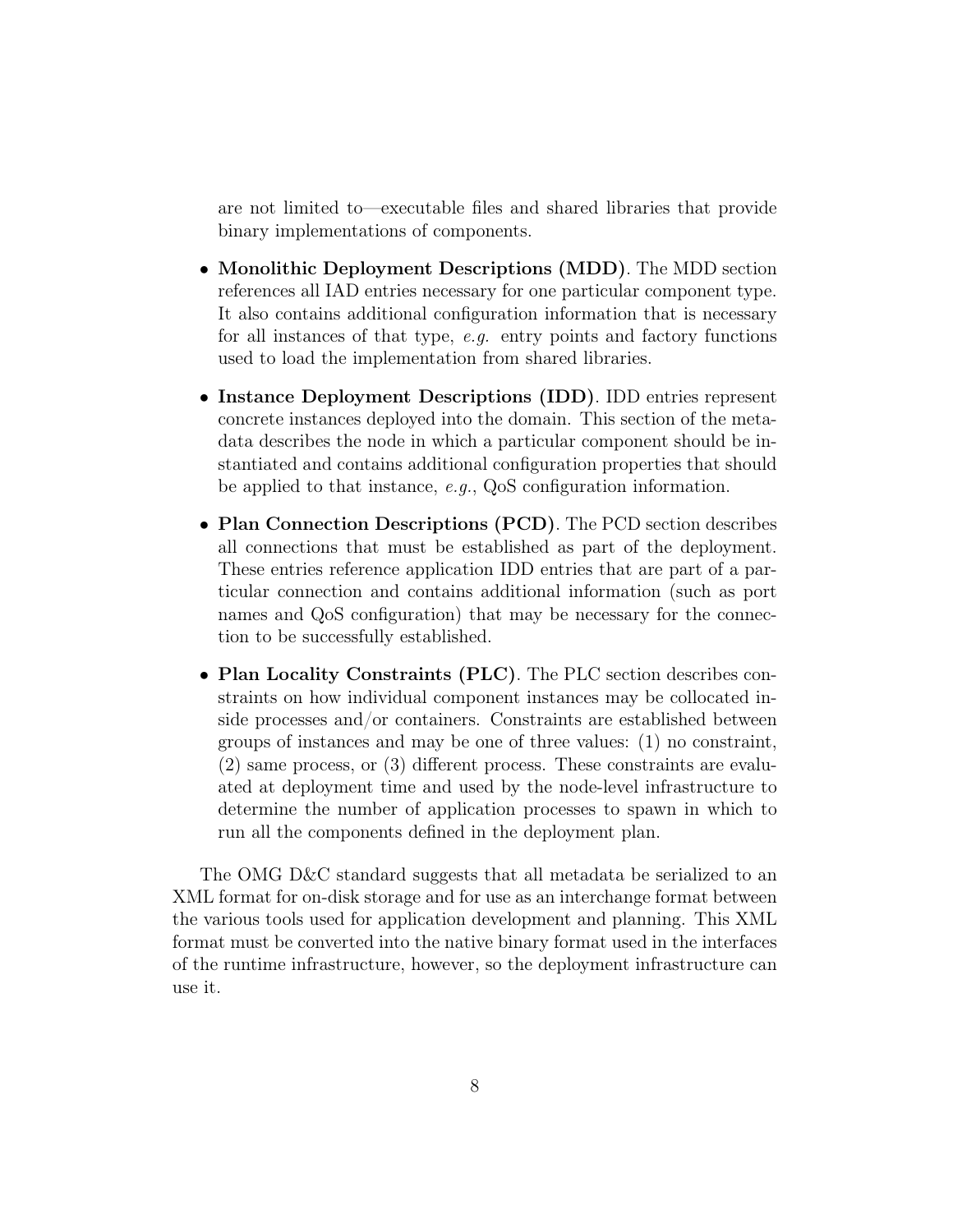## *2.1.3. OMG D&C Deployment Process*

Component application deployments are performed in a four phase process codified by the OMG D&C standard. The *Manager* and *Application-Manager* are responsible for the first two phases and the *Application* is responsible for the final two phases, as described below:

- 1. Plan preparation. In this phase, a deployment plan is provided to the *ExecutionManager*, which (1) analyzes the plan to determine which nodes are involved in the deployment and (2) splits the plans into "locality-constrained" plans, one for each node containing information only for the corresponding node. These locality-constrained plans have only instance and connection information for a single node. Each *Node-Manager* is then contacted and provided with its locality-constrained plan, which causes the creation of *NodeApplicationManagers* whose reference is returned. Finally, the *ExecutionManager* creates a *Domain-ApplicationManager* with these references.
- 2. Start launch. When the *DomainApplicationManager* receives the start launch instruction, it delegates work to the *NodeApplication-Managers* on each node. Each *NodeApplicationManager* creates a *Node-Application* that loads all component instances into memory, performs preliminary configuration, and collects references for all endpoints described in the deployment plan. These references are then cached by a *DomainApplication* instance created by the *DomainApplication-Manager*.
- 3. Finish launch. This phase is started by an operation on the *Domain-Application* instance, which apportions its collected object references from the previous phase to each *NodeApplication* and causes them to initiate this phase. All component instances receive final configurations and all connections are then created.
- 4. Start. This phase is again initiated on the *DomainApplication*, which delegates to the *NodeApplication* instances and causes them to instruct all installed component instances to begin execution.

#### *2.2. Sources of Deployment Latency Overheads*

The remainder of this section pinpoints the sources of overhead that impact deployment latencies in the context of the OMG D&C specification described above. We use our open-source DAnCE [8] OMG D&C implementation as a vehicle to demonstrate these sources of overhead. The major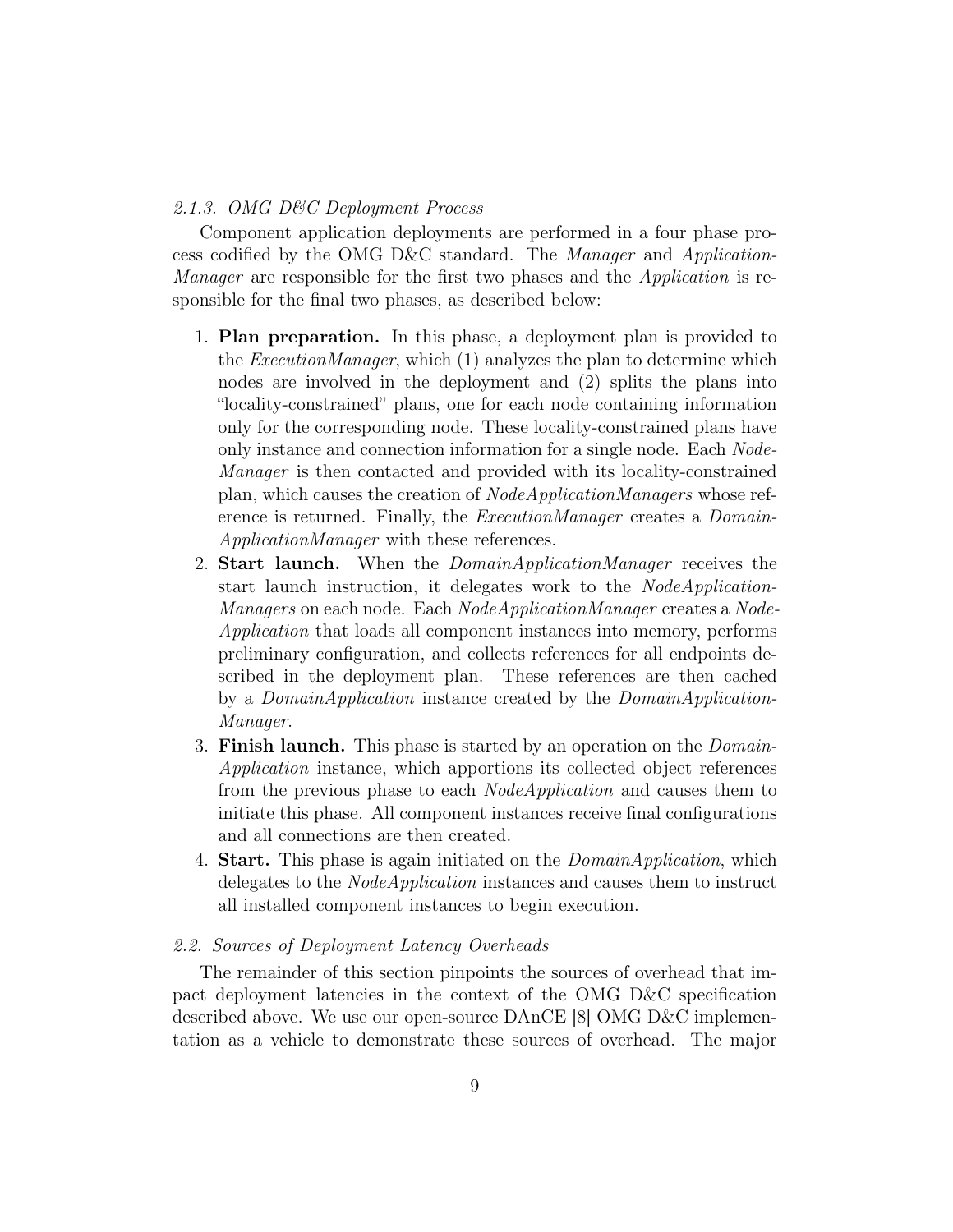sources of latency stem from multiple complexities in the OMG D&C standard, including the processing of deployment metadata from disk in XML format and an architectural ambiguity in the runtime infrastructure that encourages suboptimal implementations.

#### *2.2.1. Challenge 1: Minimizing the Latency of Parsing Deployment Plans*

Component application deployments for OMG D&C are described by a data structure that contains all the relevant configuration metadata for the component instances, their mappings to individual nodes, and any connection information required. This deployment plan is serialized on disk in a XML file whose structure is described by an XML Schema defined by the D&C specification. This XML document format presents significant advantages by providing a simple interchange format for exchanging deployment plan files between modeling tools [10]. This format is also easy to generate and manipulate using widely available XML modules for popular programming languages and it enables simple modification and data mining by text processing tools such as Perl, grep, sed, and awk.

Processing these deployment plan files during deployment and even runtime, however, can lead to substantial deployment latency costs, as shown in Section 4.1.2. This increased latency stems from the following sources:

- XML deployment plan file sizes grow substantially as the number of component instances and connections in the deployment increases, which causes significant I/O overhead to load the plan into memory and to validate the structure against the schema to ensure that it is well-formed.
- The XML document format cannot be directly used by the deployment infrastructure because the infrastructure is a CORBA application that implements OMG *Interface Definition Language* (IDL) interfaces. Hence, the XML document must first be converted into the IDL format used by the runtime interfaces of the deployment framework.

In enterprise DRE systems, component deployments that number in the thousands are not uncommon. Moreover, component instances in these domains will exhibit a high degree of connectivity. Given the structure of deployment plans outlined in Section 2.1.2, both these factors contribute to large plans.

While the latency source described above is most immediately applicable to initial application deployment, it can also present a problem during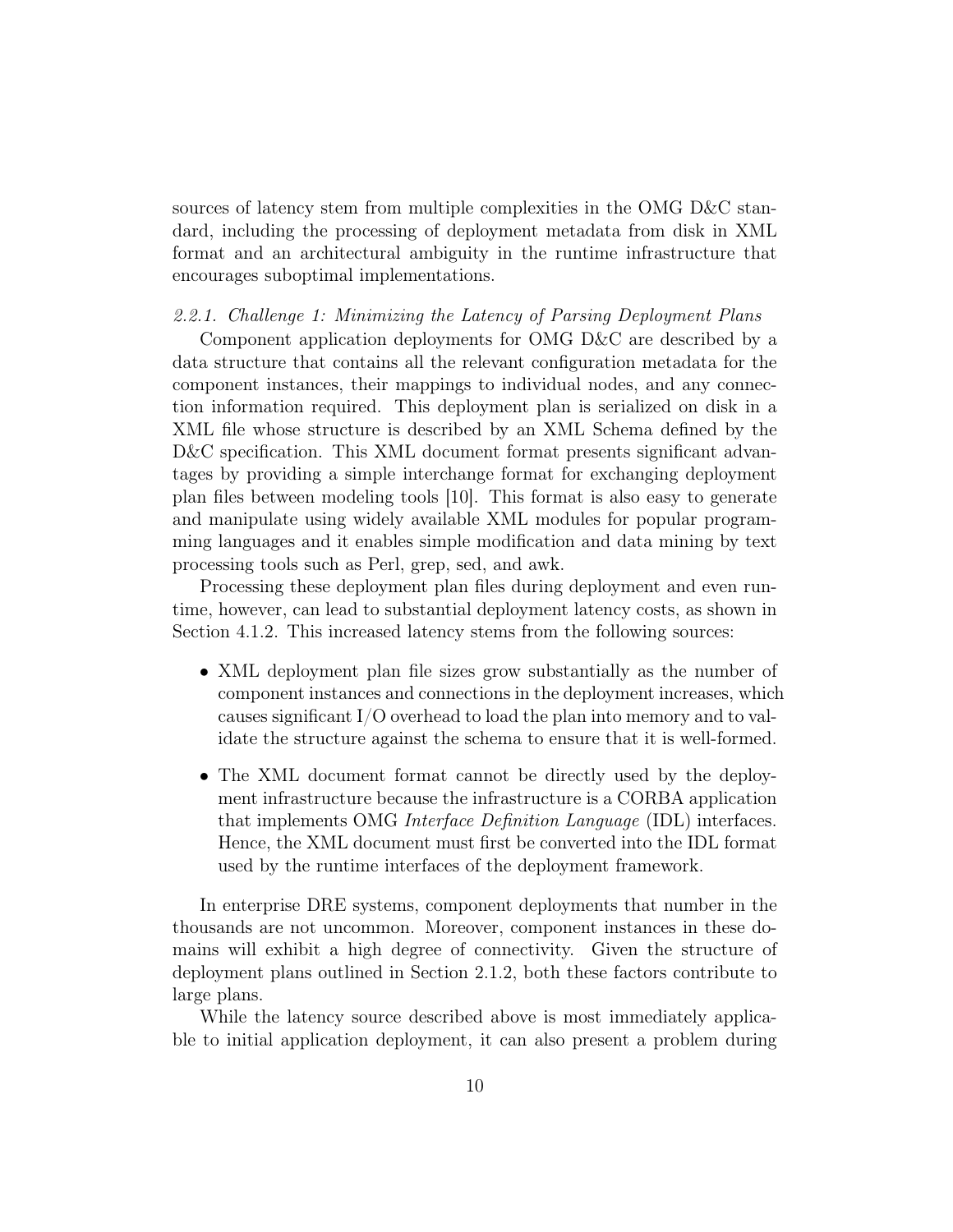potential re-deployment activities at application runtime that involve significant changes to the application configuration. While deployment plan files that represent re-deployment or re-configuration instructions may not be as large as for the initial deployment, the responsiveness of the deployment infrastructure during these activities is even more important to ensure that an application continues to meet its stringent QoS and end-to-end deadlines during online modifications. Section 3.1 describes how LE-DAnCE resolves the challenge of minimizing the latency associated with parsing deployment plans by pre-processing large plans offline into a portable binary representation.

#### *2.2.2. Challenge 2: Optimizing Runtime Plan Analysis*

After a component deployment plan has been loaded into an in-memory representation, it must then be analyzed by the middleware deployment infrastructure before any subsequent deployment activity is performed. This analysis occurs during the plan preparation phase described in Section 2.1.3 to determine (1) the number of deployment sub-problems that are part of the deployment plan and (2) which component instances belong to each subproblem. As mentioned earlier, the output of this analysis process is a set of "locality-constrained" sub-plans. A locality-constrained sub-plan contains all the necessary meta-data to execute a deployment successfully, and as such contains copies of the information contained in the original plan (described in Section 2.1.2).

The runtime plan analysis is actually conducted twice during the plan preparation phase of deployment: once at the global level and again on each node. Global deployment plans are split according to the node that the individual instances are assigned to. This two-part analysis results in a new sub-plan for each node that only contains the instances, connections, and other component meta-data necessary for that node.

Each sub-plan is then transmitted to the appropriate node, which begins its own analysis process. At the node level, the plan is split according to an evaluation of the PLC elements. This split yields a number of new sub-plans created for each process that will be created on that node. Again, each subplan contains only the components and connection meta-data necessary for that process.

The algorithm for splitting plans used by our DAnCE implementation of the D&C specification is straightforward. For each instance (IDD) in the plan, the algorithm determines which sub-plan should contain it and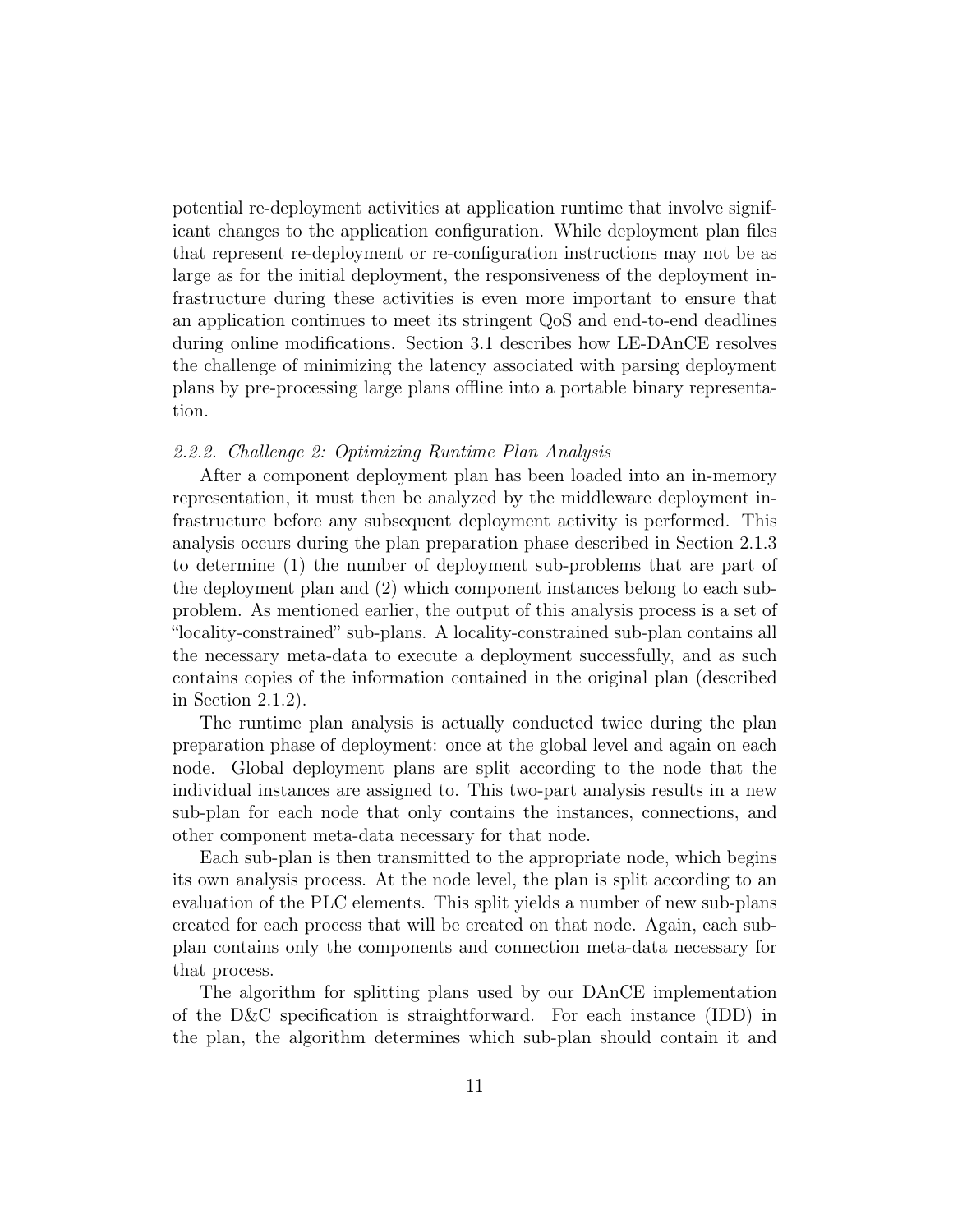retrieve the appropriate (or create a new) sub-plan data structure. The IDD is then copied to the sub-plan, along with the appropriate MDD and IAD (discovered via references described earlier). Finally, the algorithm searches through the PCD and PLC entries in the global plan that reference the IDD under consideration and similarly copies them.

While this approach is conceptually simple, it is fraught with accidental complexities that yield the following inefficiencies in practice:

- 1. Reference representation in IDL. Deployment plans are typically transmitted over networks, so they must obey the rules of the CORBA IDL language mapping. Since IDL does not have any concept of references or pointers, some alternative mechanism must be used to describe the relationships shown in Figure 2. The deployment plan stores all the major elements in sequences, so references to other entities can be represented with simple indices into these sequences. While this implementation can follow references in constant time, it also means these references become invalidated when plan entities are copied to sub-plans, as their position in deployment plan sequences will most likely be different. It is also impossible to determine if the target of a reference has already been copied without searching the sub-plan, which is time-consuming.
- 2. Memory allocation in deployment plan sequences. The CORBA IDL mapping requires that sequences be stored in consecutive memory addresses. If a sequence is resized, therefore, its contents will most likely be copied to another location in memory to accommodate the increased sequence size. With the approach summarized above, substantial copying overhead will occur as plan sizes grow.
- 3. Inefficient parallelization of plan analysis. The algorithm described above would appear to benefit greatly from parallelization, as the process of analyzing a single component and determining which elements must be copied to a sub-plan is independent of all other components. Multi-threading this algorithm, however, would likely not be effective because access to sub-plans to copy instance meta-data must be serialized to avoid data corruption. In practice, component instances in the deployment plan are usually grouped according to the node and/or process since deployment plans are often generated from modeling tools. As a result, multiple threads would likely compete for a lock on the same sub-plan, which would cause the "parallelized"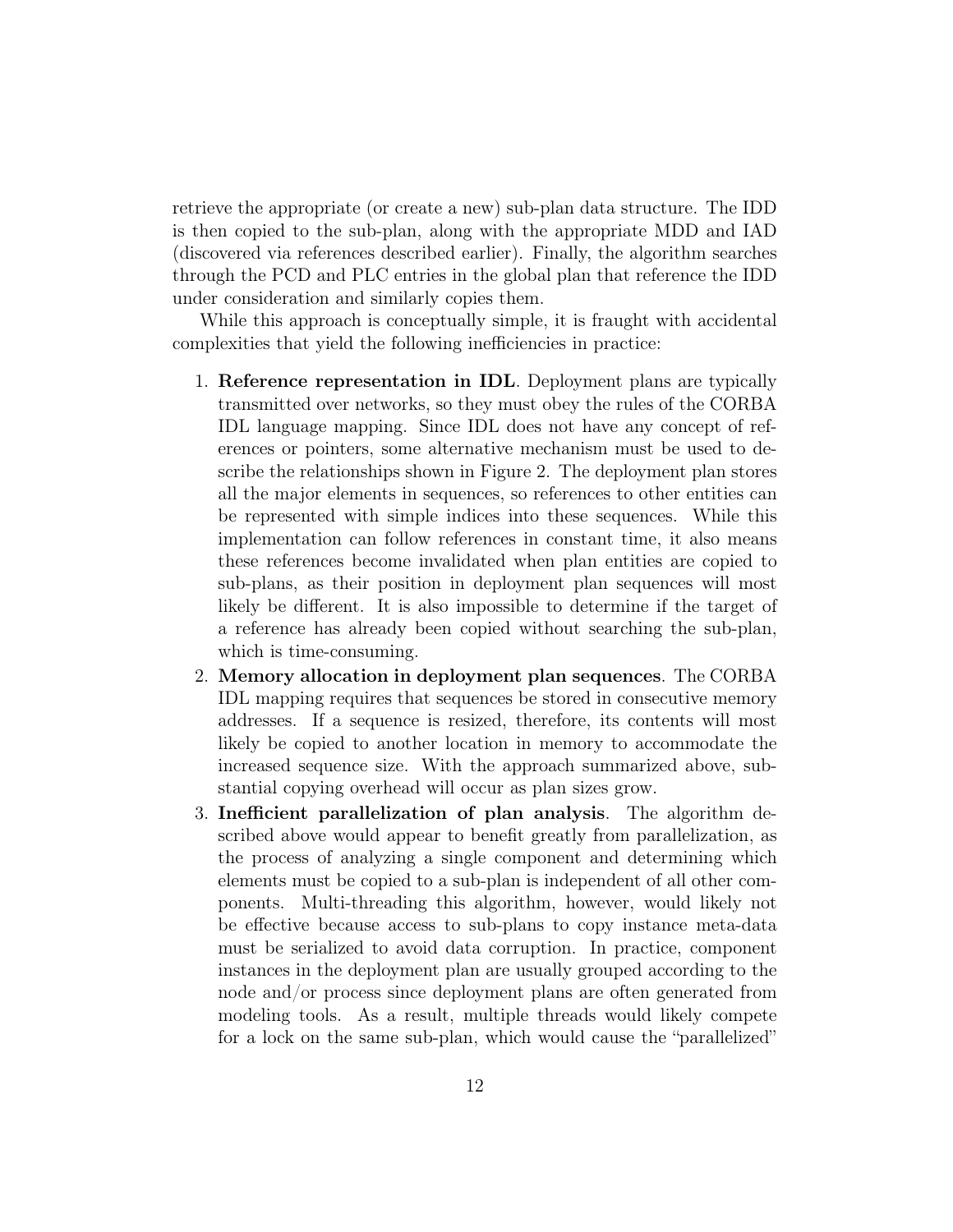algorithm to run largely sequentially.

Section 4.1.3 quantifies these inefficiencies in DAnCE for a representative DRE environment and Section 3.2 describes how the plan analysis process has been improved in LE-DAnCE to provide more efficient and deterministic performance.

#### *2.2.3. Challenge 3: Overly Serialized Execution of Deployment Actions*

The complexities presented in this section involve the serial (non-parallel) execution of deployment tasks. The related sources of latency in DAnCE exist at both the global and node level. At the global level, this lack of parallelism results from the underlying CORBA transport used by DAnCE. The lack of parallelism at the local level, however, results from the lack of specificity in terms of the interface of the D&C implementation with the target component model that is contained in the D&C specification.

The D&C deployment process presented in Section 2.1.3 enables global entities to divide the deployment process into a number of node-specific subtasks. Each subtask is dispatched to individual nodes using a single remote invocation, with any data produced by the nodes passed back to the global entities via "out" parameters that are part of the operation signature described in IDL. Due to the synchronous (request/response) nature of the CORBA messaging protocol used to implement DAnCE, the conventional approach is to dispatch these subtasks serially to each node. This approach is simple to implement in contrast to the complexity of using the CORBA *asynchronous method invocation* (AMI) mechanism [11].

To minimize initial implementation complexity, we used synchronous invocation in an (admittedly shortsighted) design choice in the initial DAnCE implementation. This global synchronicity worked fine for relatively small deployments with less than ∼100 components. As the number of nodes and instances assigned to those nodes scaled up, however, this global/local serialization imposed a substantial cost in deployment latency.

This serialization problem, however, is not limited only to the global/local task dispatching; it exists in the node-specific portion of the infrastructure, as well. The D&C specification provides no guidance in terms of how the Node-Application should interface with the target component model, such as the CORBA Component Model (CCM), instead leaving such an interface as an implementation detail. In DAnCE, the D&C architecture was implemented using three processes, as shown in Figure 3. The ExecutionManager and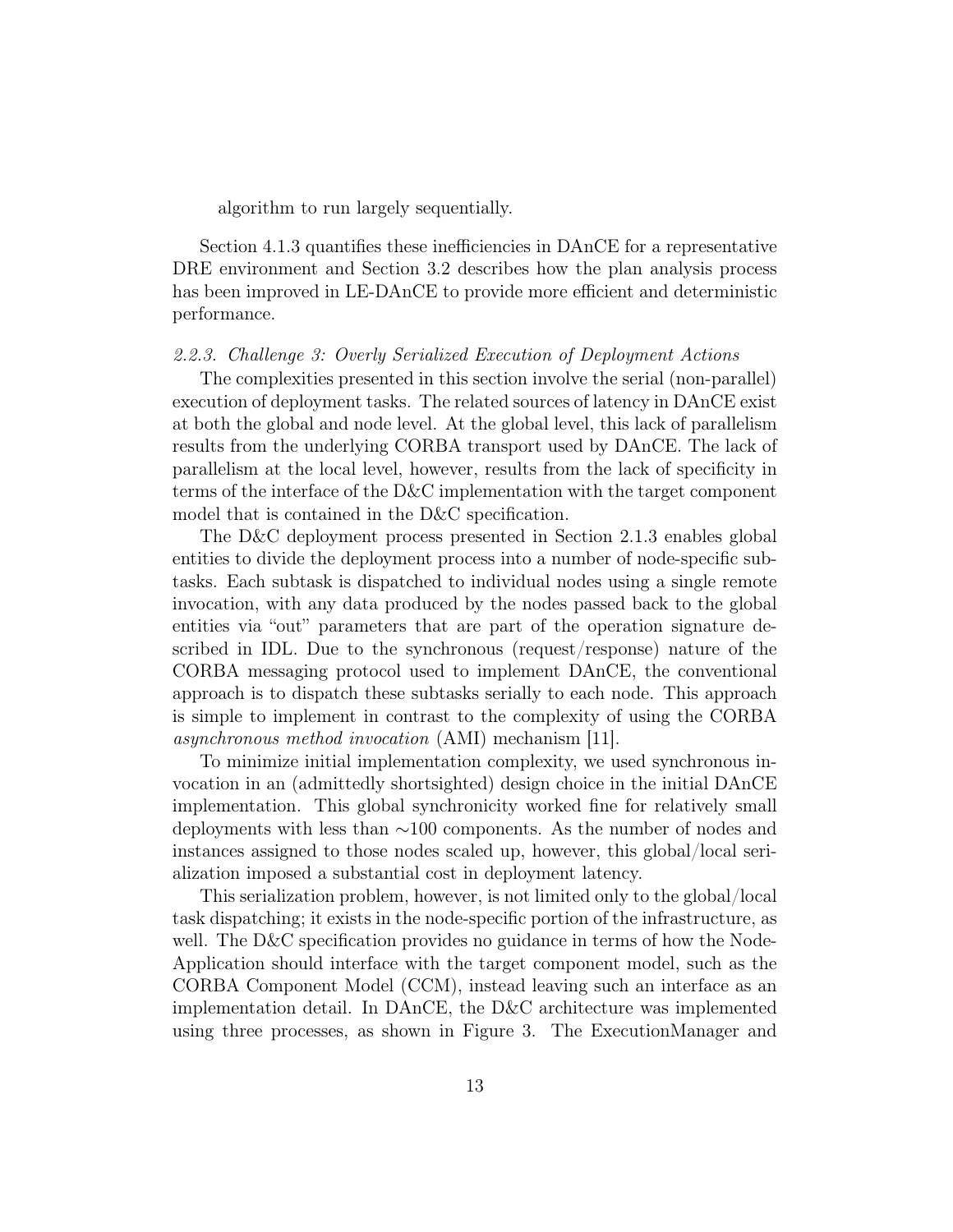

Figure 3: Simplified Serialized DAnCE Architecture

NodeManager processes instantiate their associated ApplicationManager and Application instances in their address spaces. When the NodeApplication installs concrete component instances it spawns one (or more) separate application processes as needed. These application processes use an interface derived from an older version of the CCM specification that allows the Node-Application to instantiate containers and component instances individually. This approach is similar to that taken by CARDAMOM [12] (which is another open-source CCM implementation) that is tailored for enterprise DRE systems, such as air-traffic management systems.

The DAnCE architecture shown in Figure 3 was problematic with respect to parallelization since its NodeApplication implementation integrated all logic necessary for installing, configuring, and connecting instances directly (as shown in Figure 4), rather than performing only some processing and delegating the remainder of the concrete deployment logic to the application process. This tight integration made it hard to parallelize the node-level installation procedures for the following reasons:

• The amount of data shared by the *generic deployment logic* (the portion of the NodeApplication implementation that interprets the plan) and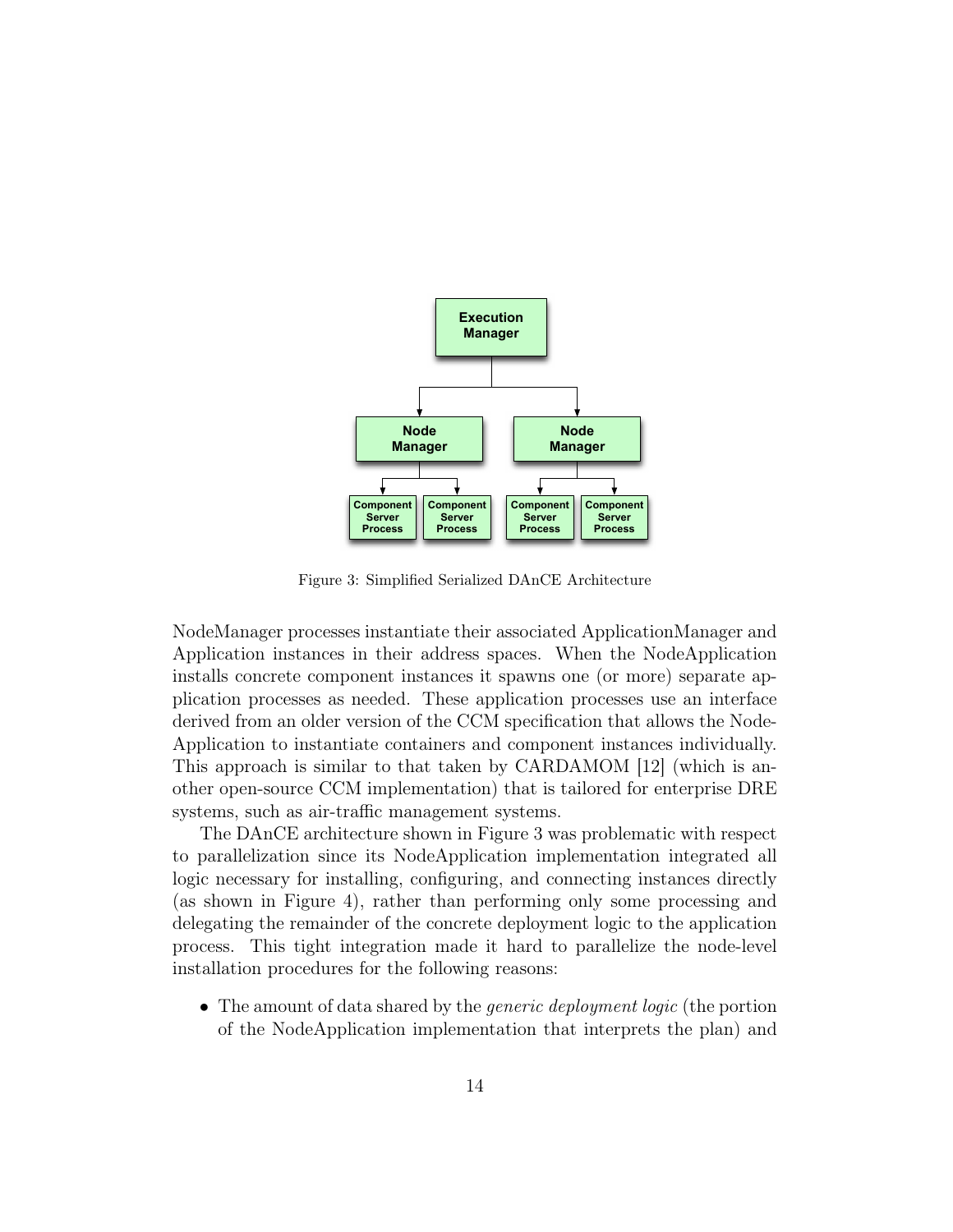

Figure 4: Previous DAnCE NodeApplication Implementation

the *specific deployment logic* (the portion which has specific knowledge of how to manipulate components) made it hard to parallelize their installation in the context of a *single* component server since that data must be modified during installation.

• Groups of components installed to separate application processes were considered as separate deployment sub-tasks, so these groupings were handled sequentially one after the other.

Section 3.3 describes how LE-DAnCE resolves the challenge of overly serialized execution of deployment actions by leveraging asynchronous features of the underlying CORBA middleware to parallelize at the global level. This section also describes how LE-DAnCE's LocalityManager it is used to improve parallelism at the node level.

# 3. Overcoming Deployment Latency Bottlenecks in LE-DAnCE

This section describes the enhancements we developed for the *Locality-Enhanced Deployment and Configuration Engine* (LE-DAnCE). LE-DAnCE is our reimplementation of the OMG D&C standard that addresses the challenges with DAnCE outlined in Section 2.2. An overview of the architectural differences between DAnCE and LE-DAnCE is shown in Figure 5.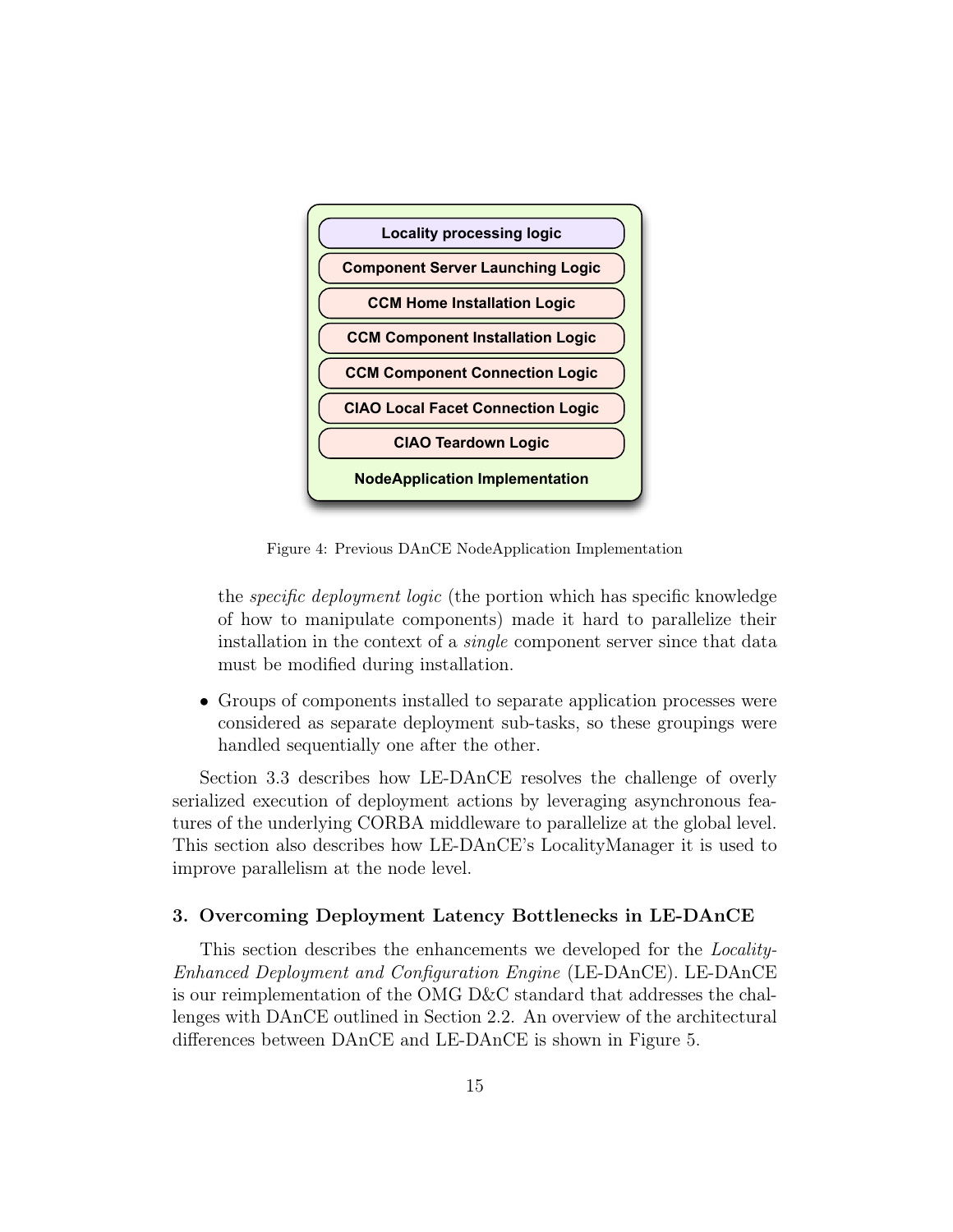

Figure 5: Solution Overview

Section 3.1 describes how we reduced deployment latency arising from the challenge of processing the XML-based deployment descriptors outlined in Section 2.2.1, represented by item 1 in Figure 5. Section 3.2 describes a more efficient plan analysis process to resolve the challenge described in Section 2.2.2, represented by item 2 in the figure. Section 3.3 then describes techniques used by LE-DAnCE to increase deployment and configuration parallelism to overcome the challenge of deployment latency bottlenecks in DAnCE outlined in Section 2.2.3, represented by item 3 in the figure.

## *3.1. Improving Runtime Plan Loading*

There are two general approaches to resolving the challenge of XML parsing outlined in Section 2.2.1.

1. Optimize the XML-to-IDL processing capability. DAnCE uses a vocabulary-specific XML data binding [13] tool called the *XML Schema Compiler* (XSC). XSC reads D&C XML schemas and generates a C++ based interface to XML documents built atop the *Document Object Model* (DOM) XML programming API. DOM is a time/space-intensive approach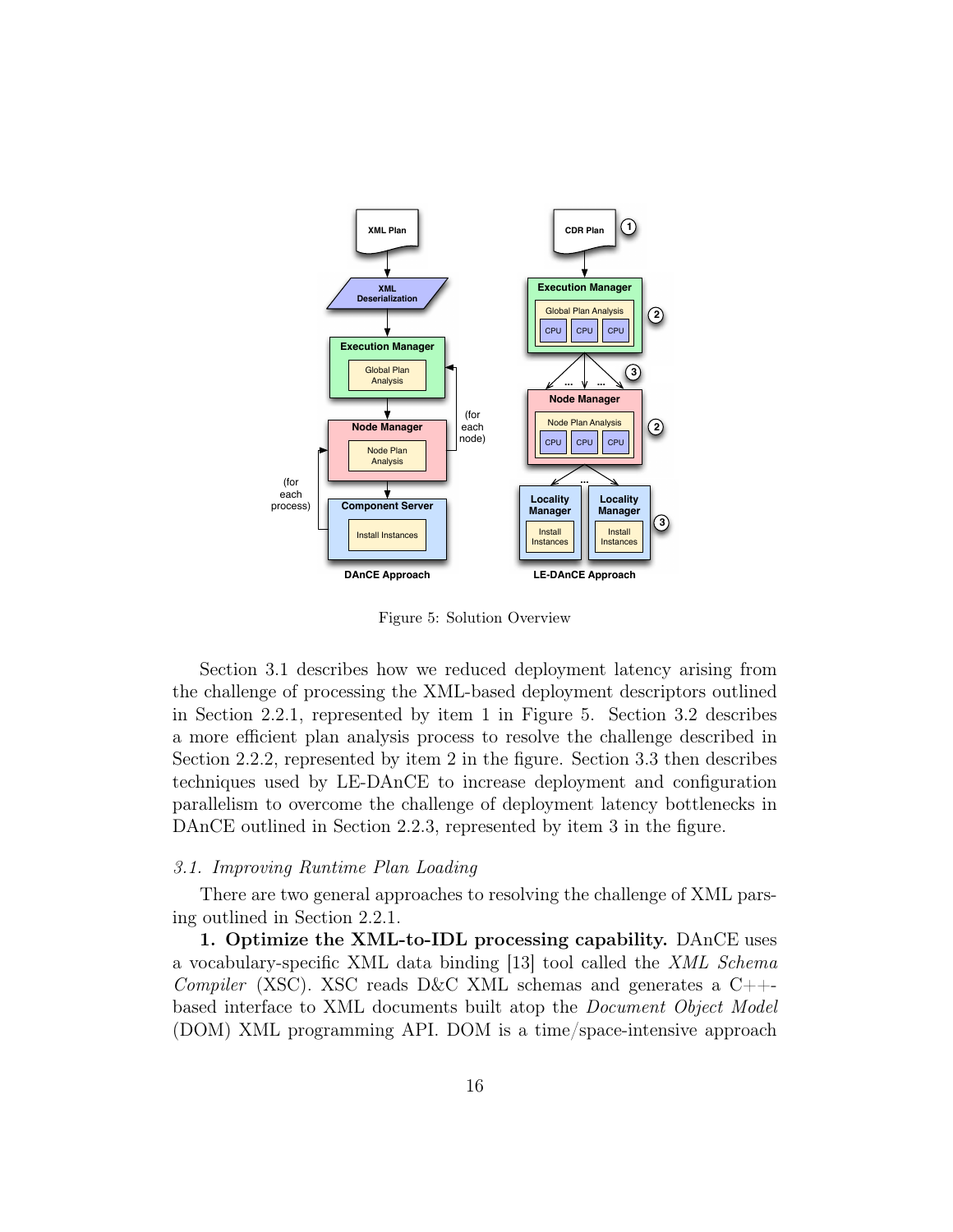since the entire document must first be processed to construct a tree-based representation of the document prior to initiating the XML-to-IDL translation process.

An alternative is to use the *Simple API for XML* (SAX), which uses an event-based processing model to process XML files as they are read from disk. While a SAX-based parser would reduce the time/space spent building the in-memory representation of the XML document, the performance gains are typically too small to invest the substantial development time required to refactor the DAnCE configuration handlers, which serve as a bridge between the XSC generated code and IDL. In particular, a SAX-based approach would still require a substantial amount of text-based processing at runtime. Moreover, deployment plan files have substantial amounts of internal crossreferencing, which would require the processing of entire documents before any actual XML-to-IDL conversion could occur.

2. Preprocess the XML files for latency-critical deployments. This optimization approach converts the deployment plan into its runtime IDL representation and serializes the result to disk using the *Common Data Representation* (CDR) [14] binary format defined by the CORBA specification. The platform-independent CDR binary format used to store the deployment plan on disk is the same format used to transmit the plan over the network at runtime. The advantage of this approach is that it leverages the heavily optimized de-serialization handlers provided by the underlying CORBA implementation to create an in-memory representation of the deployment plan data structure from the on-disk binary stream.

Due to the shortcomings of the first approach outlined above, LE-DAnCE implements the second approach via a tool we developed that leverages the existing DOM-based XML-to-IDL conversion handlers in DAnCE. Deployment plans that have been serialized to XML can be converted automatically offline to an on-disk binary CDR format. Our experimental results, presented in Section 4.1.2, show that LE-DAnCE substantially improves the runtime processing of XML plans compared with DAnCE.

#### *3.2. Improving Runtime Plan Analysis*

Section 2.2.2 outlined a significant source of deployment latency: *the plan analysis step that produces node- and process-specific sub plans*. While this analysis step seems "embarrassingly parallel" (*i.e.*, easily separated into parallel sub-problems with little or no effort), accidental complexities of the original DAnCE design made this decomposition impractical due to lock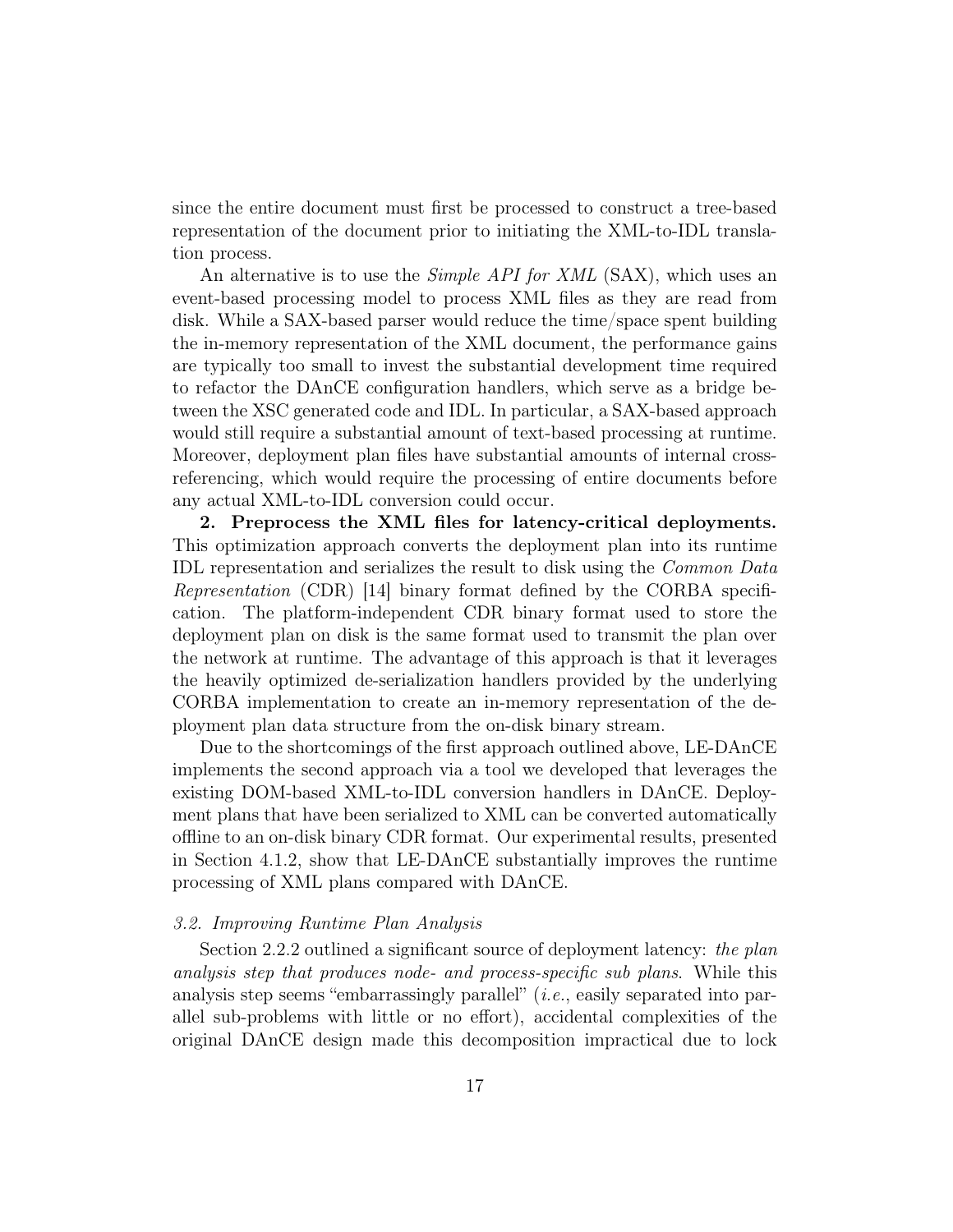contention when accessing generated sub-plans. This contention was particularly problematic for large deployment plans, where threads manipulating the sub-plan spent a substantial portion of time in critical sections resizing sequences that store plan meta-data. To address this challenge, we considered two potential approaches. First, we considered a more efficient in-memory representation of plan meta-data. Second, we considered a new algorithmic approach to analyzing the plan to ease parallelization. The pros and cons of these approaches are summarized below.

In-memory representation efficiency. Some difficulties outlined above could be alleviated by using different techniques to represent plan metadata in memory. For example, pointers/references could be used instead of sequence indices to refer to related data structures, potentially removing the need to carefully rewrite references when plan entities are copied between plans. Likewise, an associative container (such as an STL map) instead of a sequence could store plan objects, thereby increasing the efficiency of inserting plan entities into sub-plans.

While these and other similar options are tempting, they are not desirable for LE-DAnCE since we would be forced to either (1) insert yet another conversion step into the deployment process to translate between this new representation and something that could be marshaled for transmission to other deployment entities or (2) deviate from the D&C standard and make our implementation non-conferment.

New algorithmic approach to runtime analysis. To provide some optimization to the plan analysis process without either of the above undesirable outcomes, we elected to re-evaluate LE-DAnCE's algorithmic approach to (1) minimize the need to resize sequences in the sub-plans during analysis and (2) minimize the need to serialize access to common data structures for multi-threaded implementations.

LE-DAnCE's revised approach to runtime analysis is described in the following phases (which is contrasted with our previous work [9]):

1. Phase 1: Determine the number of sub-plans to produce. In this phase, a single thread iterates over all component instances contained in the deployment plan to determine the number of necessary sub-plans. When this operation is performed at the global level, it simply requires a constant time operation per instance. When performed at the local level, it requires that locality constraints (described in Section 2.1.2) be evaluated. Since this phase is potentially time consuming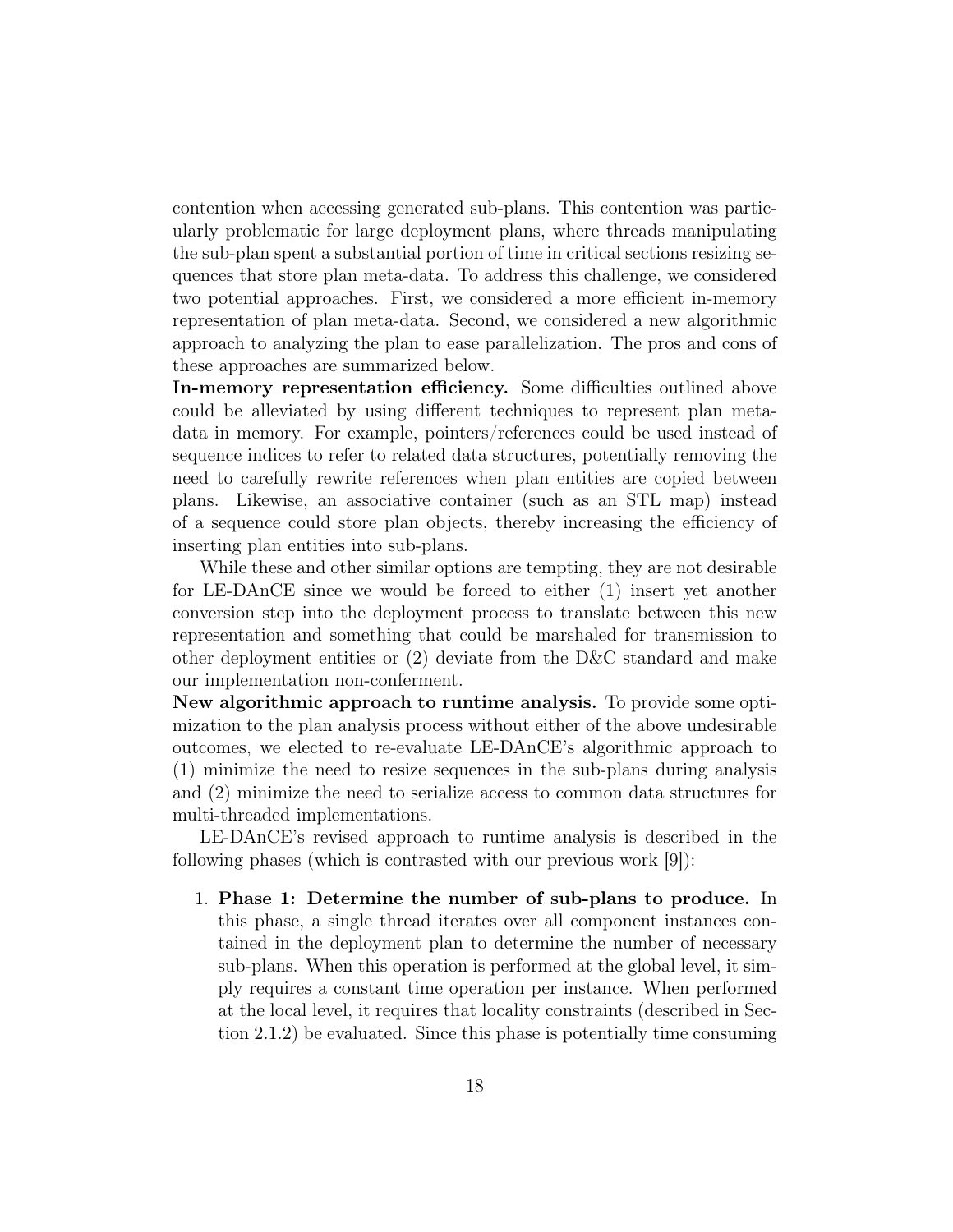the results are cached for later use.

- 2. Phase 2: Preallocate data structures for sub-plans. Using information gleaned in phase 1 above, preallocate data structures necessary to assemble sub-plans. As part of this preallocation it is possible to reserve memory for each sequence in the sub-plan data structure to avoid repeated resizing and copying. Statistics are collected in phase 1 to estimate these lengths efficiently.
- 3. Phase 3: Assemble node-specific sub-plans. This phase of the new analysis process is similar to the algorithm described in Section 2.2.2. The main difference is that the cached results of the pre-analysis phase are used to guide the creation of sub-plans. Instead of considering each instance in order (as the original DAnCE implementation did), LE-DAnCE fully constructs one sub-plan at a time, by processing instances on a per-node basis. This approach simplifies parallelizing this phase by dedicating a single thread per sub-plan and eliminates any shared state between threads, except for read-only access to the original plan. It is therefore unnecessary to use any locking mechanism to protect access to the sub-plans.

The approach described above simplified the parallelization of LE-DAnCE by leveraging the OpenMP parallel programming API [15]. OpenMP consists largely of a set of preprocessor directives that are used to decorate loop constructs in the implementation, and describe the type of parallelization, as well as any shared or private state that should exist between threads. These directives are then interpreted by the compiler, which transparently creates the necessary logic to dispatch and support multiple threads.

#### *3.3. Parallelizing Deployment Activities*

To support parallelization of deployment activities at the node level, we enhanced the OMG D&C standard by adding a LocalityManager to LE-DAnCE. This LocalityManager unifies all three deployment roles outlined in Section 2.1.1 and functions as a replacement for the component server in Figure 3. More coverage of LE-DAnCE's LocalityManager appears in [16].

Overview of the LE-DAnCE locality manager. The LE-DAnCE node-level architecture (*e.g.*, NodeManager, NodeApplicationManager, and NodeApplication) now functions as a node-constrained version of the global portion of the OMG D&C architecture. Rather than having the Node-Application directly triggering installation of concrete component instances,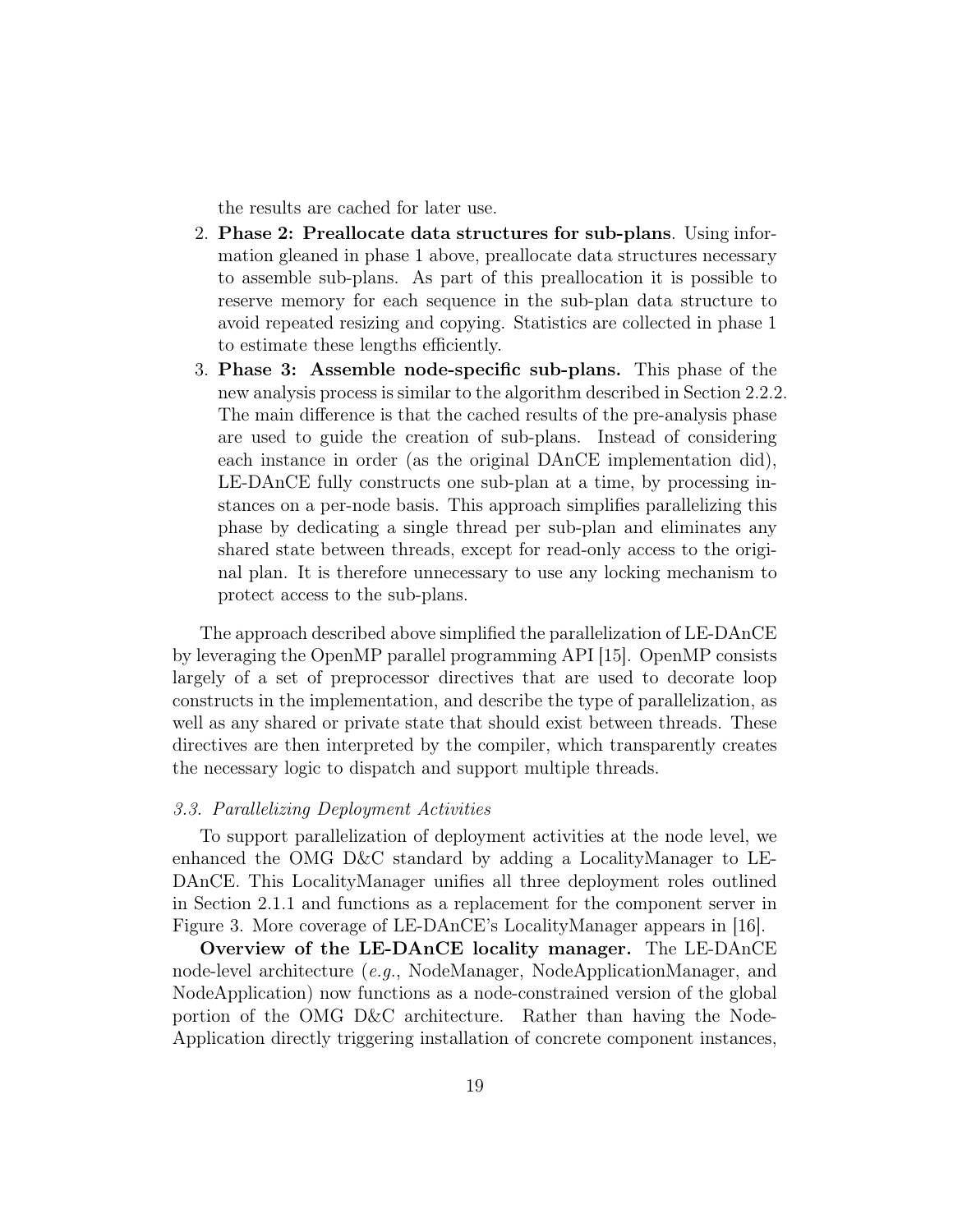this responsibility is now delegated to LocalityManager instances. The nodelevel infrastructure performs a second "split" of the plan it receives from the global level by grouping component instances into one or more application processes. The NodeApplication then spawns a number of Locality-Manager processes and delegates these "process-constrained" (*i.e.*, containing only components and connections apropos to a single process) plans to each application process in parallel.

Unlike the previous DAnCE NodeApplication implementation, the LE-DAnCE LocalityManager functions as a generic application process that strictly separates concerns between the general deployment logic needed to analyze the plan and the specific deployment logic needed to install and manage the lifecycle of concrete component middleware instances. This separation is achieved using entities called *Instance Installation Handlers*, which provide a well-defined interface for managing the lifecycle of a component instance, including installation, removal, connection, disconnection, and activation. Installation Handlers are also used in the context of the NodeApplication to manage the life-cycle of LocalityManager processes.

Figure 6 shows the startup process for a LocalityManager instance. During the start launch phase of deployment, an Installation Handler hosted in the NodeApplication spawns a LocalityManager process and handles the initial handshake to provide configuration information. The NodeApplication then instructs the LocalityManager to begin deployment by invoking preparePlan() and startLaunch() hook methods. During this phase, the LocalityManager will examine the plan to determine what instance types must be installed (*e.g.*, container, component, or home). After loading the appropriate Installation Handlers, the LocalityManager will delegate the actual installation process for these instances via the Installation Handler's install\_instance() method.

Using the Locality Manager to reduce serialized phasing. LE-DAnCE's new LocalityManager and Installation Handlers make it substantially easier to parallelize than DAnCE. Parallelism in both the Locality-Manager and NodeApplication is achieved using an entity called the *Deployment Scheduler*, which is shown in Figure 7. The Deployment Scheduler combines the Command pattern [17] and the Active Object pattern [18]. Individual deployment actions (*e.g.*, instance installation, instance connection, *etc.*) are encased inside an Action object, along with any required metadata. Each individual deployment action is an invocation of a method on an Installation Handler, so these actions need not be rewritten for each potential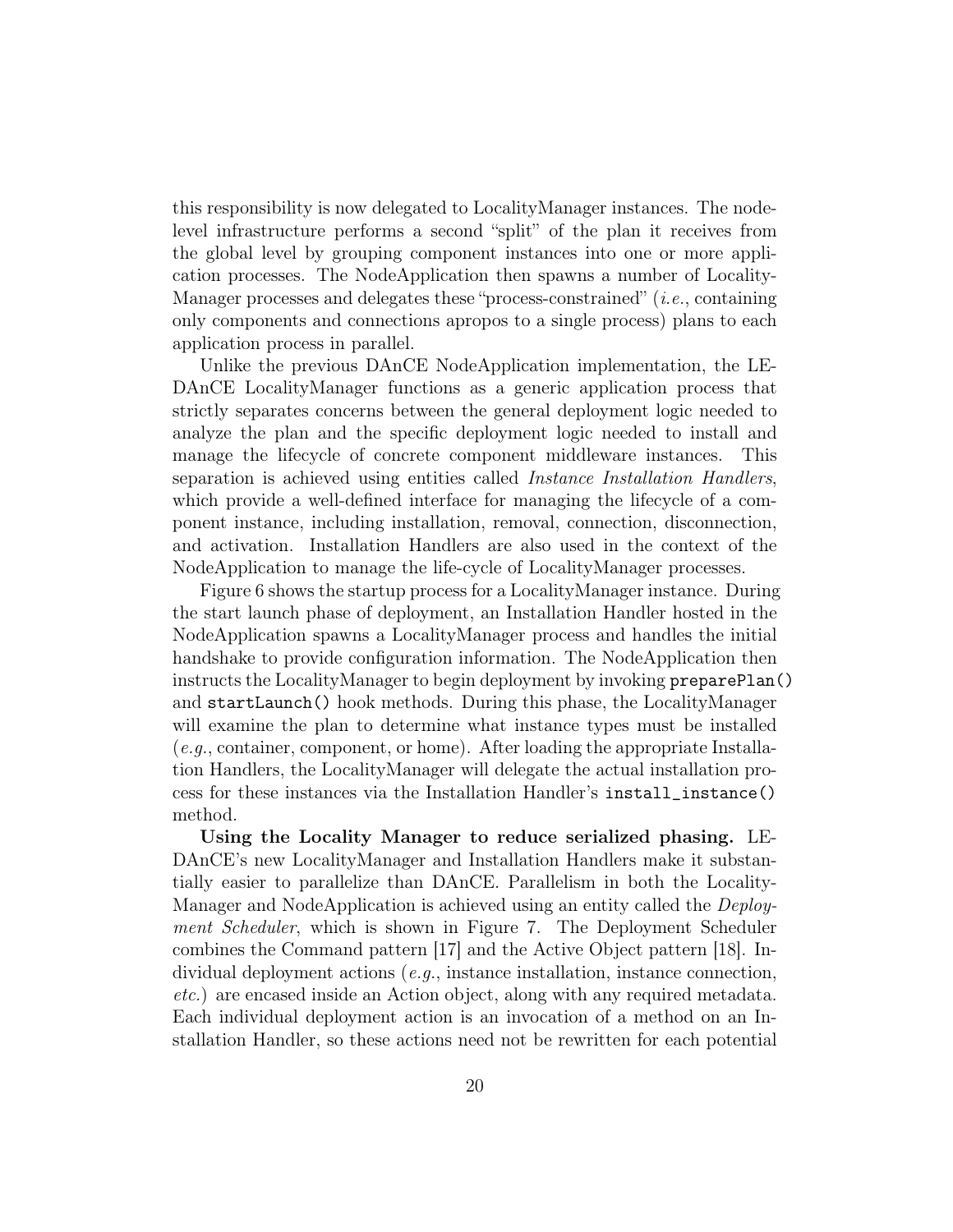

Figure 6: LocalityManager Startup Sequence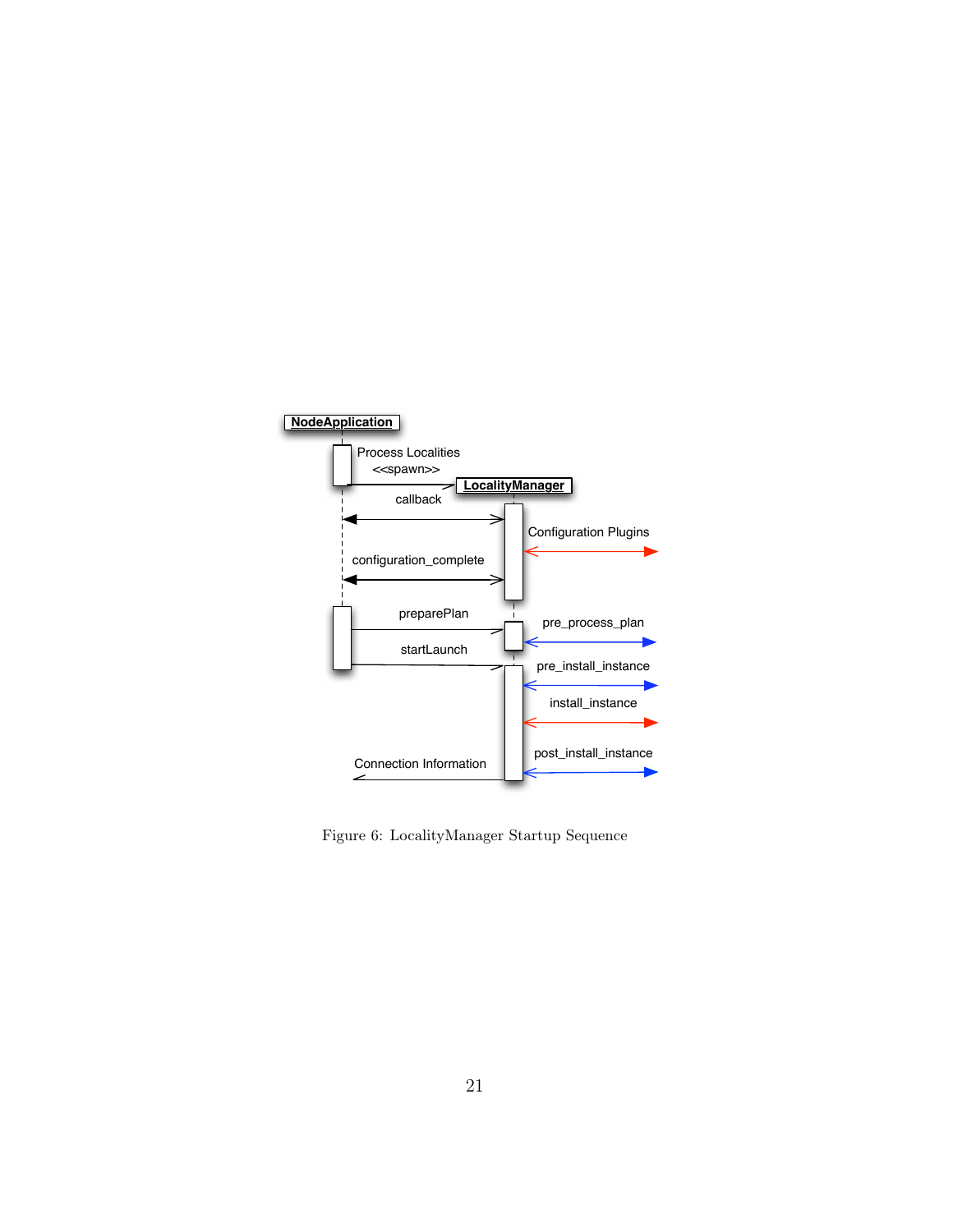

Figure 7: DAnCE Deployment Scheduler

deployment target. Error handling and logging logic is also fully contained within individual actions, further simplifying the LocalityManager.

Individual actions (*e.g.*, install a component or create a connection) are scheduled for execution by a configurable thread pool. This pool can provide user-selected, single-threaded, or multi-threaded behavior, depending on application requirements. This thread pool can also be used to implement more sophisticated scheduling behavior, *e.g.*, a priority-based scheduling algorithm that dynamically reorders the installation of component instances based on metadata present in the plan.

The LocalityManager determines which actions to perform during each particular phase of deployment and creates one Action object for each instruction. These actions are then passed to the deployment scheduler for execution while the main thread of control waits on a completion signal from the Deployment Scheduler. Upon completion, the LocalityManager reaps either return values or error codes from the completed actions and completes the deployment phase.

To provide parallelism between LocalityManager instances on the same node, the LE-DAnCE Deployment Scheduler is also used in the implementa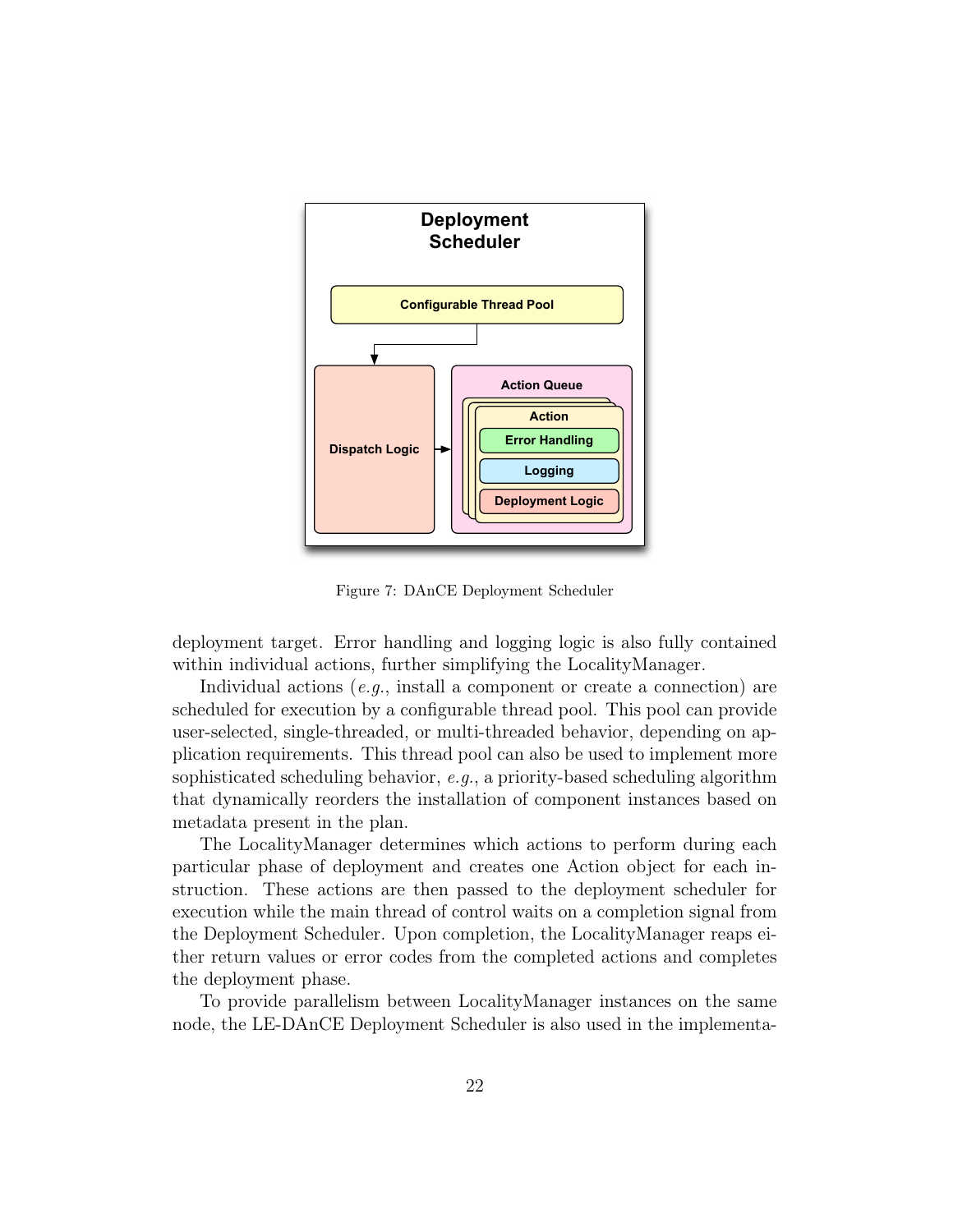tion of the NodeApplication, along with an Installation Handler for Locality-Manager processes. Using the Deployment Scheduler at this level helps overcome a significant source of latency whilst conducting node-level deployments. Spawning LocalityManager instances can take a significant amount of time compared to the deployment time required for component instances, so parallelizing this process can achieve significant latency savings when application deployments have many LocalityManager processes per node.

# *3.4. Planned Enhancements to LE-DAnCE*

Section 1 discussed how the ability to redeploy and reconfigure applications in DRE environments at runtime is critical to effective management of QoS properties of applications, including maintaining end-to-end deadlines of applications. This section described how LE-DAnCE contributes to this goal by providing bounded and short redeployment latencies incurred by the D&C toolchain. In particular, after a redeployment decision has been made, LE-DAnCE can quickly and effectively apply it.

There are at least two other key capabilities needed to redeploy and reconfigure enterprise DRE systems effectively that are not yet supported by LE-DAnCE:

- The capacity to accurately identify the actual or potential sources of QoS degradation in the system and make valid decisions about how to reconfigure the system to overcome said degradation.
- The availability of efficient and effective mechanisms provided by the component middleware, operating systems, and hardware to tune QoS parameters.

Each capability is orthogonal to the core functionality of a deployment and configuration engine like LE-DAnCE, which focuses on measuring application performance, identifying the presence of QoS degredations, and determining the cause of such degredations. Moreover, effecting changes in the domain or middleware configuration is application-, middleware, and domain-specific.

Fortunately, however, the architecture of LE-DAnCE—as embodied by its Locality Manager—is amenable to adapting to these application-, middleware- , and domain-specific properties. Our future work on LE-DAnCE will therefore investigate the applicability of customized *Instance Installation Handlers*, as well as another facility present in the Locality Manager called *Deployment Portable Interceptors*, that allow the injection of user-supplied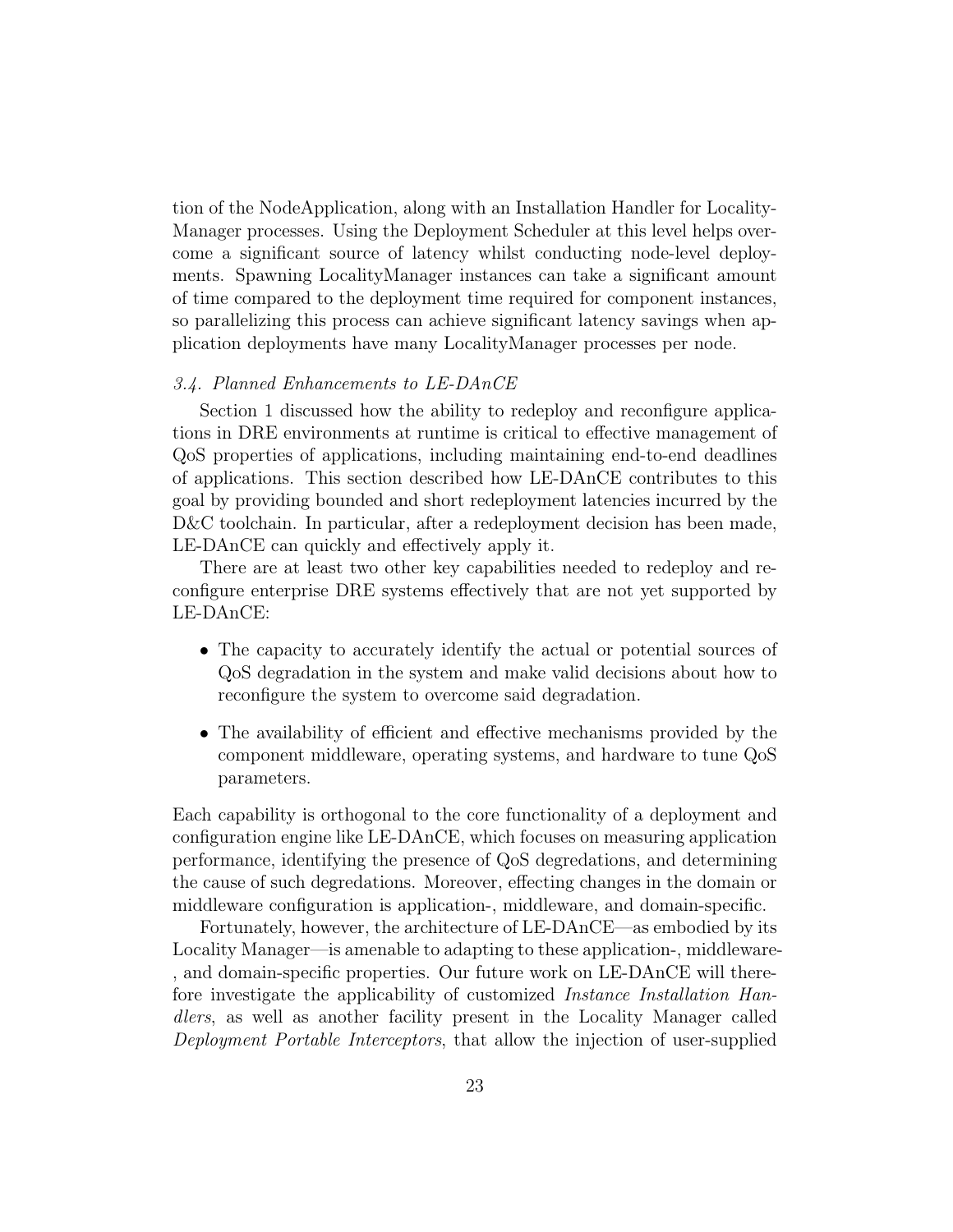modifications into the deployment process at runtime. These mechanisms support the redeployment and reconfiguration capabilities mentioned above, as follows:

- Allow online planners (both human and software tools) to inject applicationand domain-specific monitors into the deployment process and collect information from which to make intelligent planning decisions.
- Tweak the logic used to implement redeployment plans provided by the online planners. For example, additional QoS configuration steps can be injected into the deployment process and applied to configurations that are outside the scope of a particular component model.

Examples of other middleware that support some aspects of these capabilities include the *Resource Allocation and Control Engine* (RACE) [19] and Swap-CIAO [20] for DRE systems, as well as WS-DIAMOND [21] for self-healing web services.

#### 4. Evaluation of LE-DAnCE Performance Optimizations

This section analyzes the results of experiments we conducted to empirically evaluate LE-DAnCE's ability to overcome the deployment latency bottlenecks we encountered in DAnCE, as described in Section 3. These experiments were conducted in two environments. The first is a highly controlled environment intended to emulate representative DRE systems, as described in Section 4.1.1. The second set of experiments were conducted in a high-performance computing cluster intended to evaluate the performance of LE-DAnCE with a large numbers of processors available and/or a large numbers of computing nodes, as described in Section 4.2.1.

The component applications deployed as part of these experiments include a single component type with one provided port ("facet") and one required port ("receptacle"). The component application itself is intentionally simple, *i.e.*, the component implementations contain minimal application logic to emphasize sources of latency in the deployment framework, rather than latencies arising from implementation details of the application components.

# *4.1. Experiments in a Controlled DRE System Environment*

#### *4.1.1. Overview of the Hardware and Software Testbed*

These experiments were conducted in ISISLab (www.isislab.vanderbilt. edu), which consists of 4 IBM Blade centers consisting of 14 blades each. In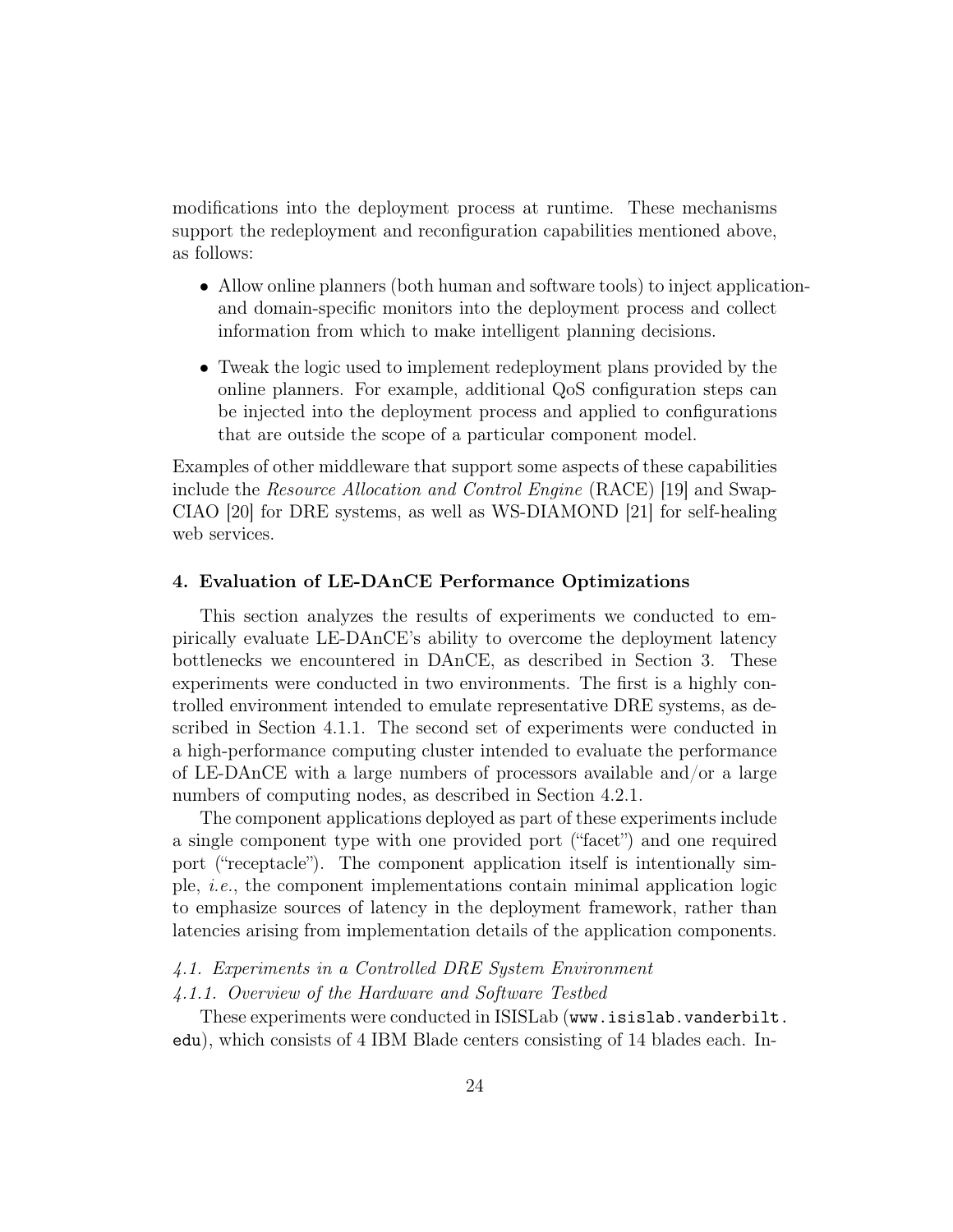dividual blades are equipped with dual 2.8 GHz Intel Xeon CPUs, 1GB of RAM, and 4 Gigabit network interface cards. Connectivity is provided by 6 Cisco 3750G-24TS switches and a single 3750G-48TS switch. ISISLab leverages the Emulab [22] configuration software to provide customized system configurations and virtual network topologies.

For this set of experiments, a deployment of 11 nodes was created with Fedora Core 8 with  $G++ 4.1.2$  used to compile the 1.0 release of the LE-DAnCE and CIAO middleware. The default Linux kernel included with Fedora Core 8 was replaced with a vanilla Linux kernel version 2.6.23 patched with the latest Real-time Preemption patchset [23]. All results reported below are the average of 15 repetitions of the experiment.

#### *4.1.2. Experiment 1: Measuring XML Processing Overhead*

Experiment design. A python script was used to generate XML deployment descriptors for applications containing 500, 1,000, 5,000, 10,000, 50,000, and 100,000 component instances equally distributed over 10 nodes. Each component has a single connection to one other component. Each of these XML-based deployment plans was then converted to an in-memory IDL representation using the same methods used during a normal LE-DAnCE deployment.

Experiment results. Table 1 contains the results for the plans described at the beginning of this section and the timing results for the preprocessing described in Section 3.1. This table shows that the time taken to parse an

| Components | XML Size | CDR Size | Conversion   | CDR Read      |
|------------|----------|----------|--------------|---------------|
| 500        | 112 KB   | 48 KB    | $0.196$ Sec  | $.001982$ Sec |
| 1000       | 304 KB   | 120 KB   | $0.323$ Sec  | $.003602$ Sec |
| 5000       | 1.4 MB   | 608 KB   | 3.974 Sec    | .015747 Sec   |
| 10000      | 2.7 MB   | $1.2$ MB | 9.543 Sec    | .030199 Sec   |
| 50000      | 13.1 MB  | 5.8 MB   | 540.003 Sec  | .147542 Sec   |
| 100000     | 27 MB    | 12 MB    | 1038.288 Sec | .285286 Sec   |

Table 1: CDP Sizes and Conversion Times

XML deployment plan and convert it to IDL can be significant. The plans generated as part of this experiment contain the absolute minimum metadata necessary to successfully deploy the components. If additional configuration information is included—such as attribute initialization (especially involving user-defined complex data types), QoS configurations, or densely connected plans—the amount of XML that must be converted for a given component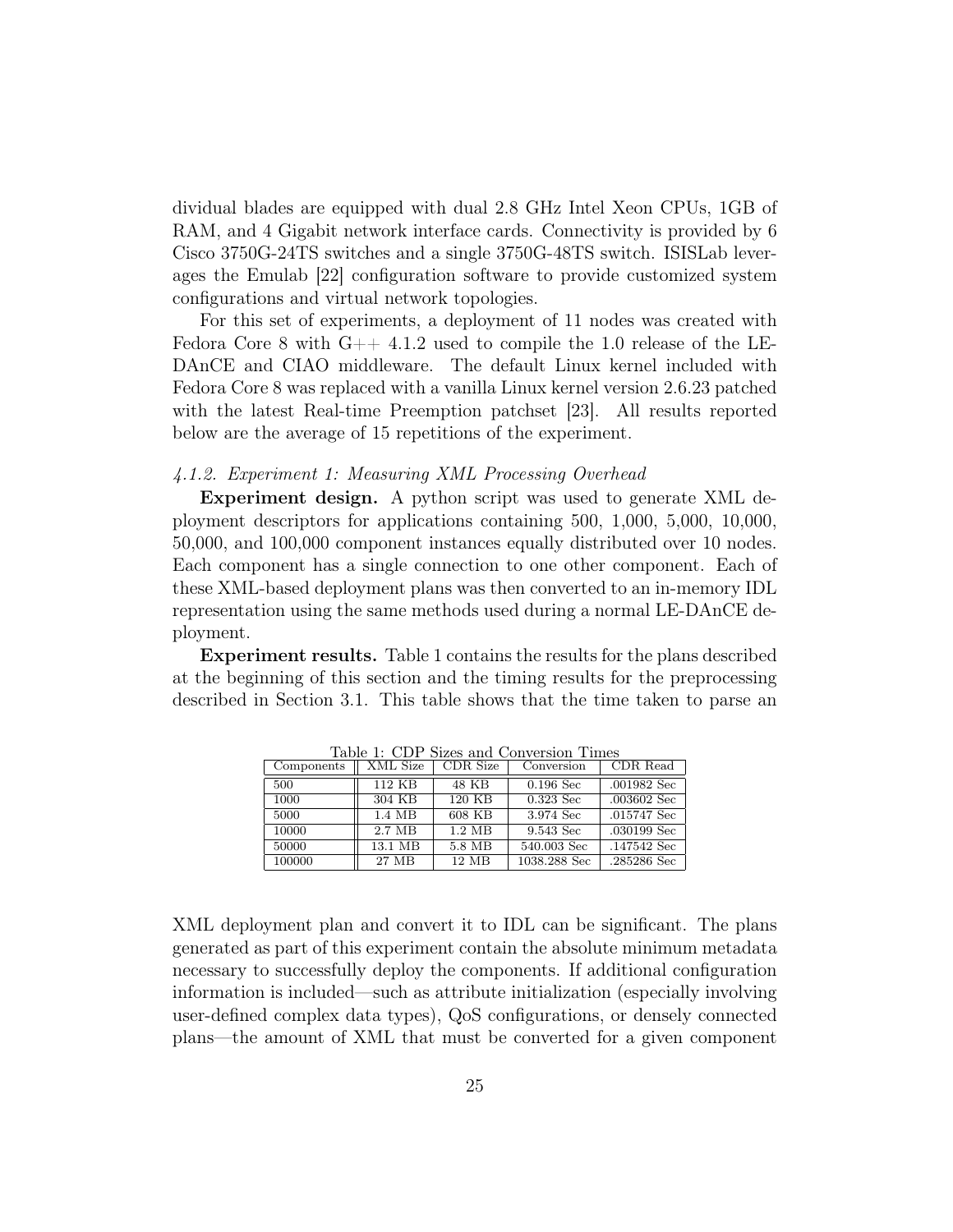count can increase quickly. Experiment 1 showcases the lower bound on the bottleneck—any additional meta-data included in a plan will always be larger than the test case exercised here.

While the on-disk sizes of the various deployment plan files are somewhat interesting, of particular interest are the conversion times from the on-disk format to the in-memory IDL format used by the deployment tools. The results in Table 1 demonstrate that the CDR encoding is an improvement of several orders of magnitude over runtime XML processing. Moreover, the approach described in Section 3.1 exhibits a linear increase in the plan processing time as a function of the number of instances, rather than the exponential behavior shown by runtime XML conversion.

The results outlined in the "Conversion" column are representative of the minimum latencies incurred in the original DAnCE implementation by this stage of the deployment process, as in both the conversion experiment and original DAnCE we are using the same XSC-based transformation logic. LE-DAnCE avoids this latency by enabling the use of binary encoded plans.

#### *4.1.3. Experiment 2: Measuring Application Deployment Latency*

Experiment design. To gauge the deployment latency incurred by LE-DAnCE across a wide range of deployment plan sizes, the component application deployments generated for the experiment in Section 4.1.2 were executed. Each plan was executed a total of 25 times, and the reported measurements are represented as the arithmetic mean of all executions.

Experiment results. Table 2 shows the results from experiment 2. These results demonstrate the substantial deployment latency savings ob-

| $\pm$ 0.00 to $\pm$ 0.00 $\pm$ 0.000 $\pm$ 0.000 $\pm$ 0.000 $\pm$ 0.000 $\pm$ 0.000 $\pm$ 0.000 $\pm$ 0.000 $\pm$ |            |              |              |               |        |  |
|--------------------------------------------------------------------------------------------------------------------|------------|--------------|--------------|---------------|--------|--|
| Components                                                                                                         | Total Time | Prepare Plan | Start Launch | Finish Launch | Start  |  |
| 1000                                                                                                               | 1.925      | .761         | 0.1426       | 0.0135        | 0.0061 |  |
| 5000                                                                                                               | 41.163     | 40.130       | 0.2870       | 0.0255        | 0.0179 |  |
| 10000                                                                                                              | 165.623    | 165.092      | 0.4576       | 0.0409        | 0.0316 |  |

Table 2: Deployment Times (Seconds) for Plans with No Delay

tained by the parallel deployment compared to serialized deployments. The plan analysis phase (which occurs during the "Prepare Plan" phase of deployment) in this experimental run still uses the single-threaded analysis process.

The nonlinear growth of time required for this phase makes extremely large deployments infeasible, which is why results for 50,000 and 100,000 components are not shown in Table 2). While deployments of this size were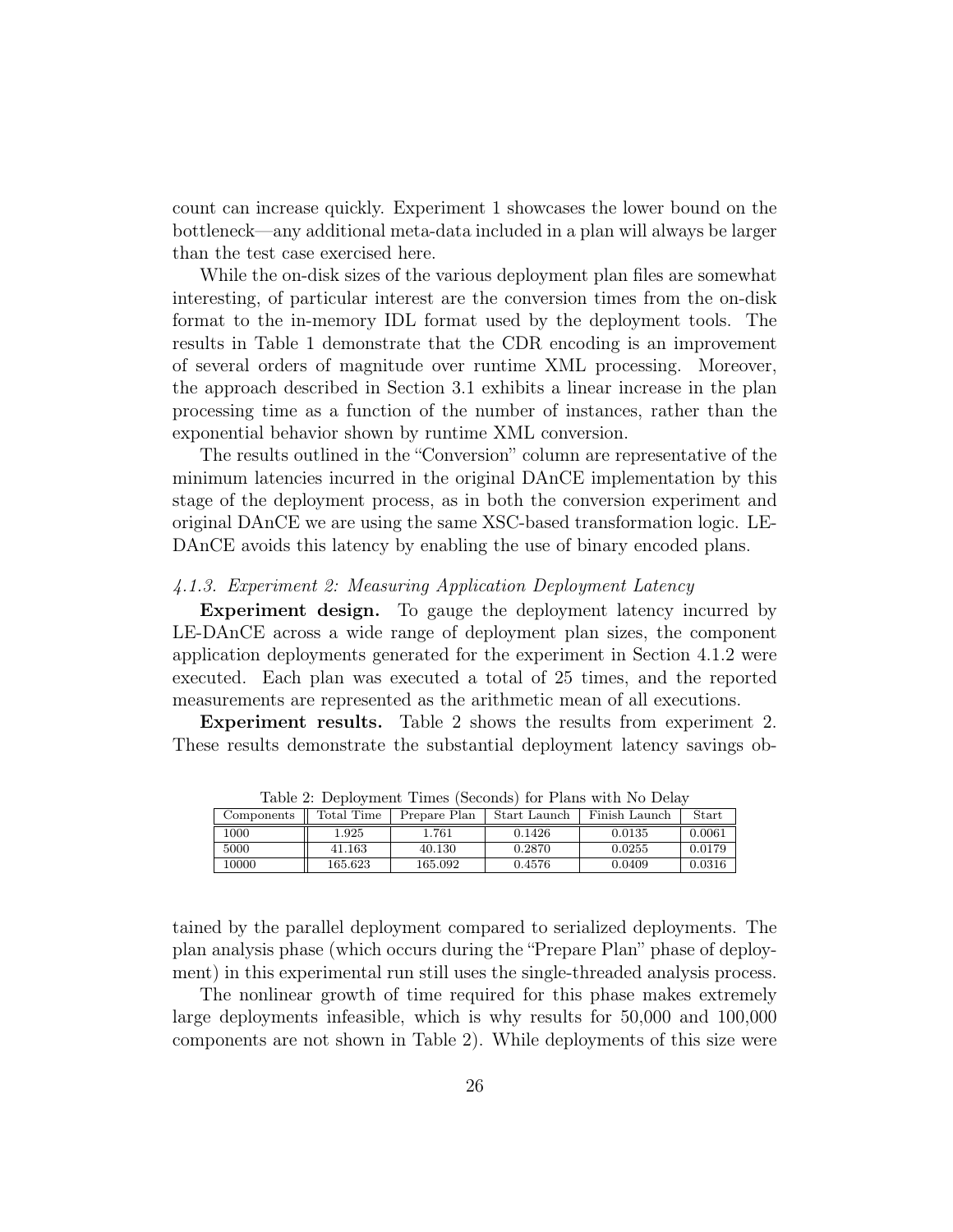infeasible, the improvements we later implemented in the runtime plan analysis portion of the deployment process (see Section 3.2) substantially reduce the deployment latency overhead and makes deployments of this size feasible. Results for this improved analysis process are shown in Section 4.2.2.

By combining the results in Section 4.2.2 with those in Table 3 that characterize the latency incurred as a result of this analysis process, we can estimate an upper bound on the total time needed for a completely serial DAnCE deployment. These results can then be compared against the results

Table 3: Split Times (Seconds) for Plans in a DRE Environment

| Components | Total Time |
|------------|------------|
| 1000       | 1.58       |
| 5000       | 37.195     |
| 10000      | 156.142    |

contained in Table 2 for parallel LE-DAnCE deployments.

The "Prepare Plan" column from Table 2 contains the time required to first analyze the plan, then dispatch an asynchronous request to each node to perform its local analysis. The difference between this and the times in Table 3 gives the amount of time required to fully analyze and prepare an individual node. It thus provides a reasonable estimate of latency for serial DAnCE execution (before optimizations described in this paper). These estimates appear in Table 4.

| Components | Single Node Preparation | Est. Total Time |
|------------|-------------------------|-----------------|
| 1000       | 0.181                   | 5.012           |
| 5000       | 2.968                   | 70.179          |
| 10000      | 9.481                   | 256.647         |

Table 4: Estimated Serial DAnCE Deployment for DRE Environments

The timing results for the plan preparation phase reveal yet another source of deployment latency. The plan preparation phase includes two important steps, as discussed in Section 2.1.3. The first is a split plan operation to divide the global plan into locality-constrained plans for each node. Next, each node in the deployment performs its own local split to determine how many LocalityManager instances to start, as discussed in Section 3.3. Mitigating this overhead was discussed in Section 3.2 and experimental results appear in Section 4.2.2.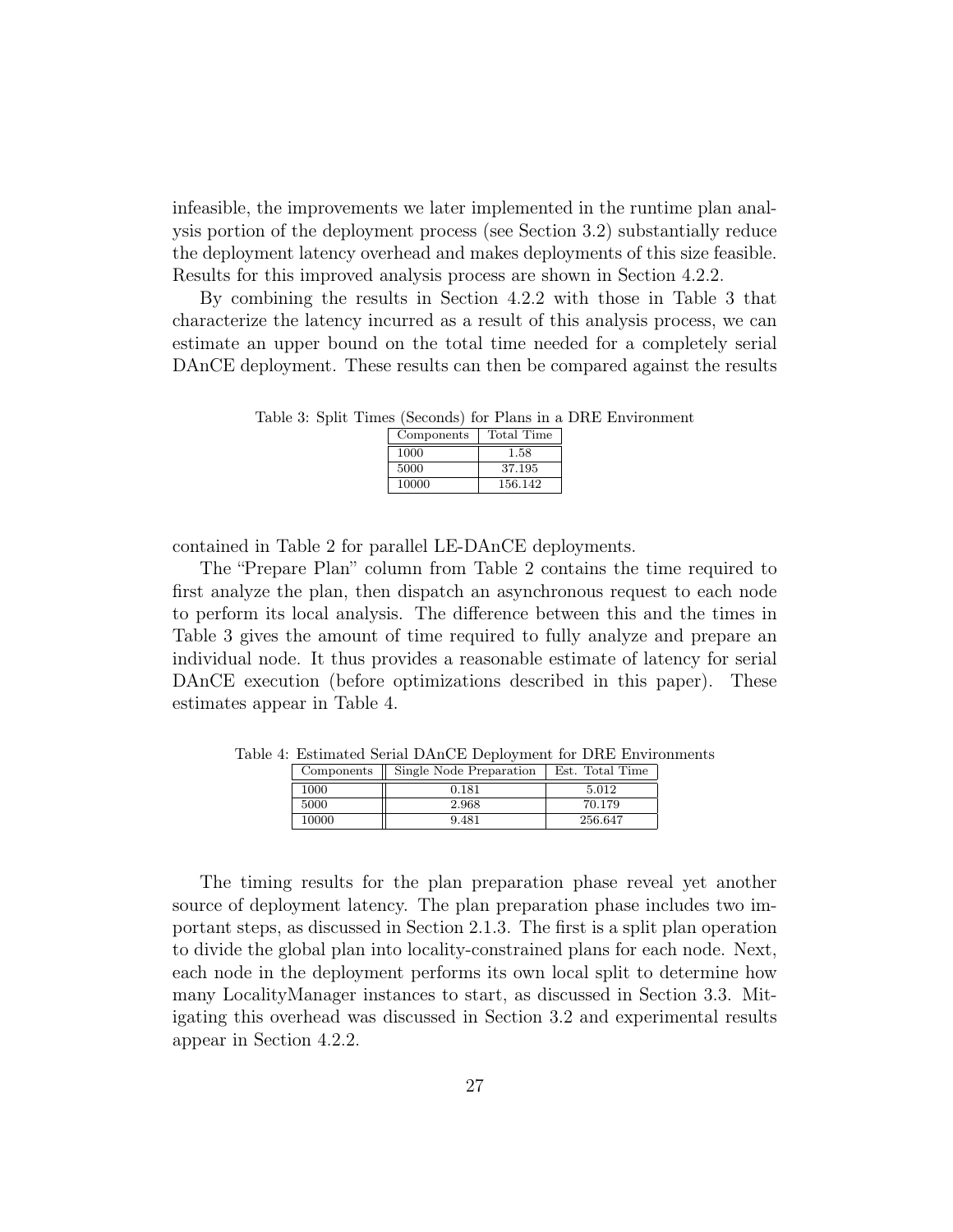#### *4.1.4. Experiment 3: Measuring the Determinism of Deployment Latency*

Experiment design. This experiment characterizes the determinism of the deployment latency performance of LE-DAnCE. To measure this latency we repeatedly deployed the test application with 1,000 components and analyzed the performance metrics over 500 iterations. After each deployment, the testbed was reset and the LE-DAnCE daemons restarted on each node. For this experiment, all DAnCE executable were executed as root and placed in the round robin  $SCHED<sub>R</sub>R$  scheduling class with the highest possible priority.

Experiment results. The results for experiment 3 are shown in Figure 8. This figure represents the deployment latencies over the course of 500



Figure 8: Latency Jitter for 1,000 Component Deployment

iterations for the total deployment latency and the two most time consuming phases: *plan preparation* and *start launch*. The top line of the figure represents the total latency, the middle line represents plan preparation, and the bottom represents the start launch phase (the remaining two phases of deployment took too little time to graph). This figure shows that the LE-DAnCE latency results are relatively stable, indicating the reproducibility of the timeliness in deployment latencies.

Figure 8 also pinpoints the source of most jitter in these results. Most spikes in the total deployment latency are accompanied by spikes in the plan preparation deployment phase. This behavior is likely due to jitter caused by network access, as control messages to individual nodes in this phase contain portions of a large deployment plan and are substantially larger than the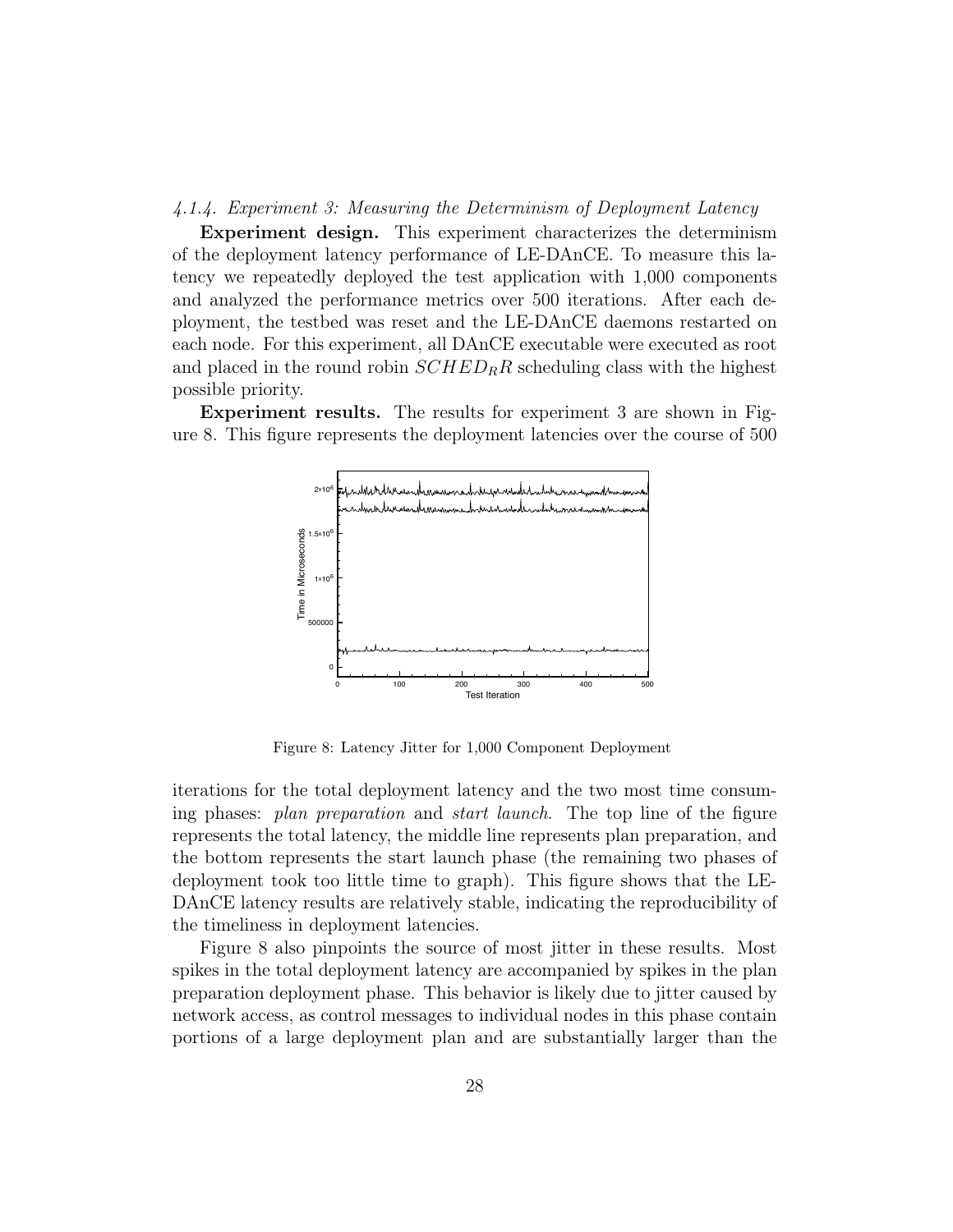messages for other phases.

Table 5: Deployment Latency Results for 600 iterations of a 1000 component deployment. Prepare Plan | Start Launch | Finish Launch Mean || 1.9551 || 1.7569 || 0.18175 || 0.01145 || 0.00451 Maximum || 2.0891 | 1.8871 | 0.25953 | 0.01791 | 0.00575

Minimum || 1.8861 | 1.7261 | 0.13897 | 0.01058 | 0.00417 Std. Deviation 0.0248 0.0216 0.01061 0.00121 0.00017

# *4.2. Experiments in a Cluster Environment*

#### *4.2.1. Overview of the ACCRE Compute Cluster*

The Vanderbilt University Advanced Computing Center for Research and Education (ACCRE) is a high performance computing collaboratory built by and for Vanderbilt faculty and research staff. The ACCRE High Performance Computing cluster has about 3,800 processor cores and is growing. Processor cores each have 3 to 6 GB or memory except the 48 GPU nodes which has 12 GB per core (or 96 GB per node). Compute nodes all run 64-bit Linux OS and have 250 GB to 1 TB hard drive and dual copper gigabit Ethernet ports. Resource management, scheduling of jobs, and usage tracking are handled by an integrated scheduling system by Moab/Torque.

# *4.2.2. Experiment 4: Measuring Plan Analysis Overhead*

Experiment Design. This experiment is intended to evaluate the effectiveness of the node-first multi-threading strategy. We used the same technique from Experiment 1 (see Section 4.1.2) to generate plans containing 1,000, 5,000, 10,000, 50,000, and 100,000 component deployment. For the purposes of this experiment, two sets of plans were generated: one set with components distributed equally over 10 nodes, and other set with 100 nodes.

A standalone executable implementing the revised plan analysis module from Section 3.2 was created to time the analysis process. This binary was compiled using the Intel  $C++$  Compiler 2011 with OpenMP enabled. Each plan was converted first to CDR format so that XML plan conversion times would not factor in to the results. For this experiment, one node with 8 processors was allocated for the task in the ACCRE cluster, ensuring that no jobs from other cluster users would interfere in the results. Both singleand multi-threaded results were obtained from the same binary, with the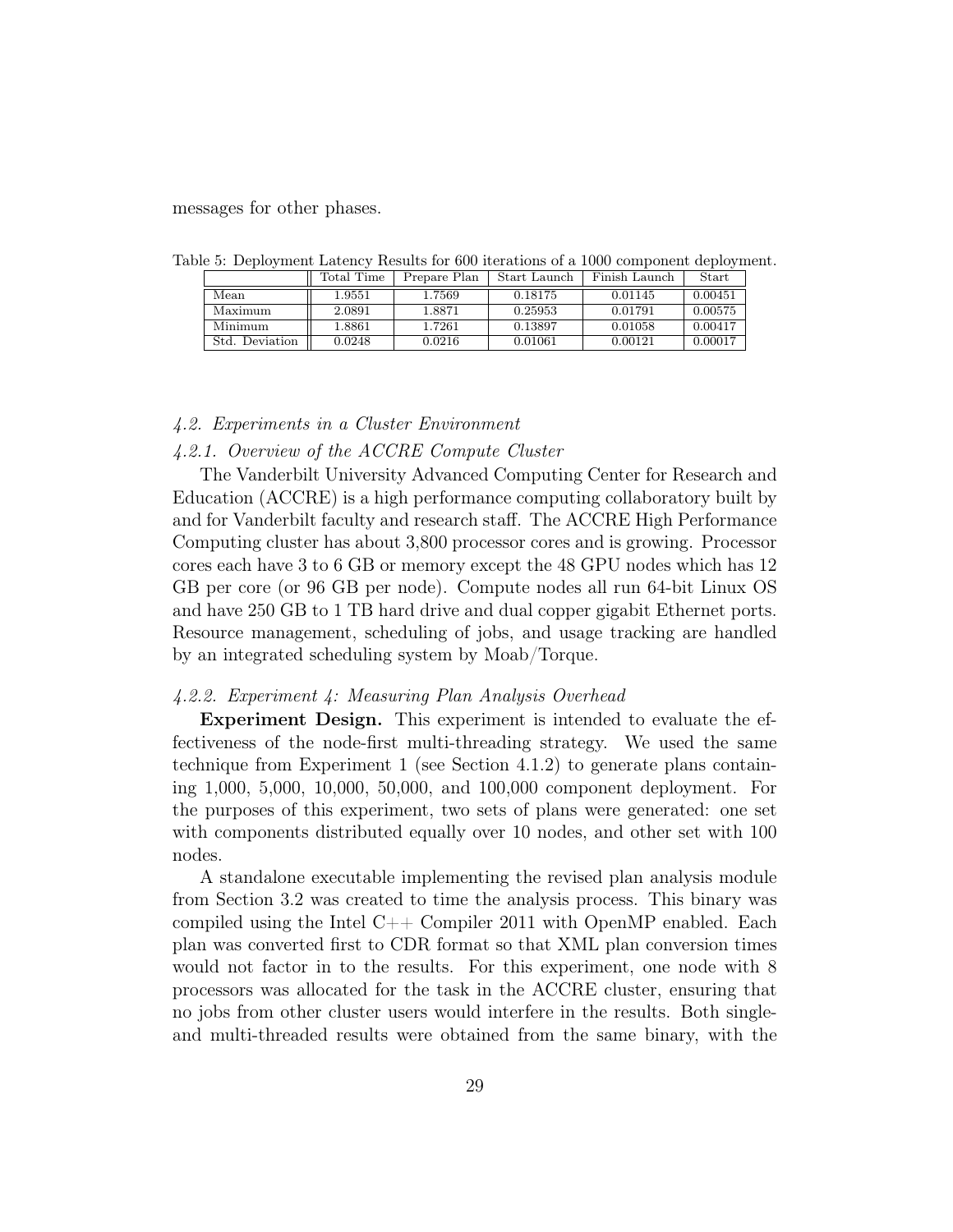maximum number of threads available to the OpenMP middleware set at 1 or 8, respectively.

Experiment results. Table 6 summarizes the timing results for experiment 4, showing the total time required, in seconds, to complete the plan analysis process. These values are the arithmetic mean of 25 experimental

| Components | Single 10 Node | Multi 10 Node | Single 100 Node | Multi 100 Node |  |  |
|------------|----------------|---------------|-----------------|----------------|--|--|
| 1000       | 0.522          | 0.324         | 0.322           | 0.325          |  |  |
| 5000       | 5.589          | 0.946         | 2.153           | 0.539          |  |  |
| 10000      | 21.366         | 2.578         | 8.304           | 0.968          |  |  |
| 50000      | 512.155        | 54.668        | 208.02          | 16.272         |  |  |
| 100000     | 2083.505       | 214.558       | 858.494         | 65.132         |  |  |

Table 6: Plan Analysis Results.

runs. These results show the substantial performance gains from a parallel implementation of the plan analysis functionality, with improvements of an order of magnitude for all but the smallest of cases. This result is unsurprising given the previously mentioned embarrassingly parallel nature of the analysis problem.

A more interesting aspect of the results shown in Table 6 are the performance differences between the case where we have 10 nodes vs. 100 nodes. If only the results for the single- and multi-threaded 100 node case are combined, it shows a slightly improved performance increase  $(10x \text{ vs. } 13x)$ . This result is explained by better thread utilization due to the increased number of nodes.

Comparing the single-threaded 10 node case with the single-threaded 100 node case shows that the latter has substantially improved performance for the same number of components. We would expect, however, that these numbers would be similar in the single-threaded case. Since the only difference between these plans is the number of components allocated to each node, this discrepancy shows that some overhead remains from resizing of subplan sequences for storing instances and connections, despite the attempt to estimate final sub-plan size in LE-DAnCE.

# *4.2.3. Experiment 5: Measuring Application Deployment Latency*

Experiment Design. The purpose of this experiment is to replicate Experiment 3 in the ACCRE environment. For this experiment, we used the same 1,000 component application used in Experiment 3, using the same methodology of deploying the application, tearing it down, then resetting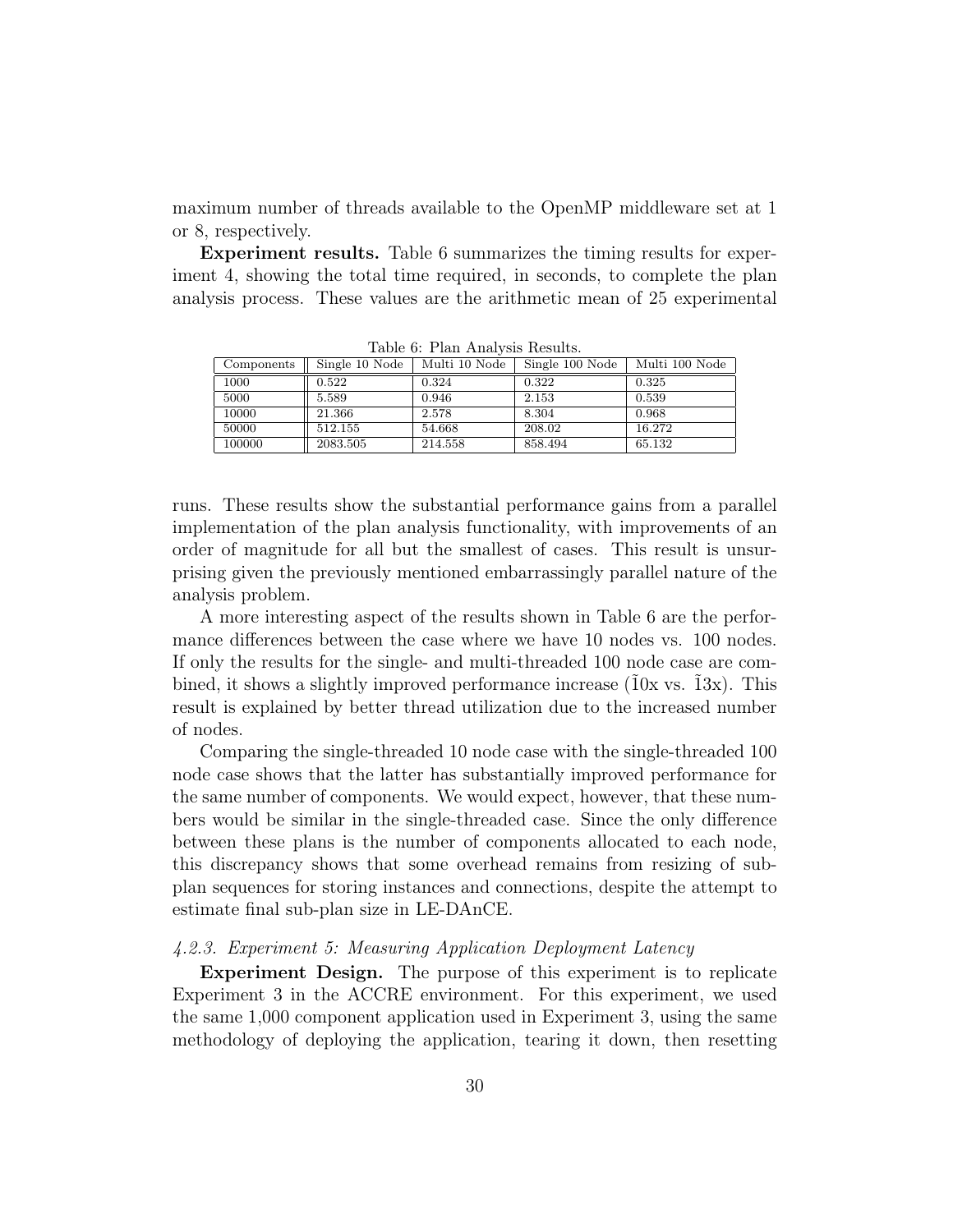the deployment infrastructure on each node. Unlike the previous experiment, however, we were forced to run this experiment as a normal user and without a real-time scheduler in the kernel.

For this experiment, an allocation in ACCRE was made consisting of 11 nodes with two processors per node. Unlike the ISIS environment, this does not guarantee that we get 11 separate, physical hardware nodes—only that we have 22 processors available, allocated in multiples of 2 across several hardware nodes. This allocation model has two important implications: (1) we may be sharing a hardware node with another user and (2) we may have several virtual 'nodes' in the plan allocated to a single physical hardware node. Moreover, we do not know *a priori* what the names or locations of these nodes are.

To accommodate this property of ACCRE, we developed a Python script that interprets the allocation result provided by the ACCRE scheduler and generates a set of initialization scripts and a domain file used by the global deployment infrastructure to map 'virtual' node names in the plan to concrete addresses. The initialization scripts, one for each physical node, start one or more deployment daemons on each node (listening on distinct ports) depending on the number of processors allocated on that node.

Experiment results. The results for experiment 5 are shown in Figure 9. This figure shows the actual deployment latencies for this experiment over the course of 250 iterations. Like Figure 8, we only show the total time (the top line), and the two most time-consuming deployment phases: *prepare plan* (second line) and *start launch* (third line). A summary of our analysis of the results is shown in Table 7.

|                | $_{\rm Total}$ | PreparePlan | Start Launch | Finish Launch | <b>Start</b> |
|----------------|----------------|-------------|--------------|---------------|--------------|
| Mean           | 0.44856        | 0.29320     | 0.14796      | 0.00477       | 0.00234      |
| Minimum        | 0.37429        | 0.22500     | 0.13358      | 0.00390       | 0.00176      |
| Maximum        | 0.58585        | 0.43945     | 0.20036      | 0.00872       | 0.00325      |
| Std. Deviation | 0.03247        | 0.03016     | 0.00991      | 0.00061       | 0.00025      |

Table 7: Deployment Latency Results for 250 iterations of a 1000 component deployment.

The results in Table 7 show substantially decreased deployment latency over those from Experiment 3 due to the faster hardware available in AC-CRE compared to ISISLab. Moreover, comparing the ratio of time spent in the preparation phases vs. the total deployment time shows that the plan preparation phase takes less time than the of the deployment when the par-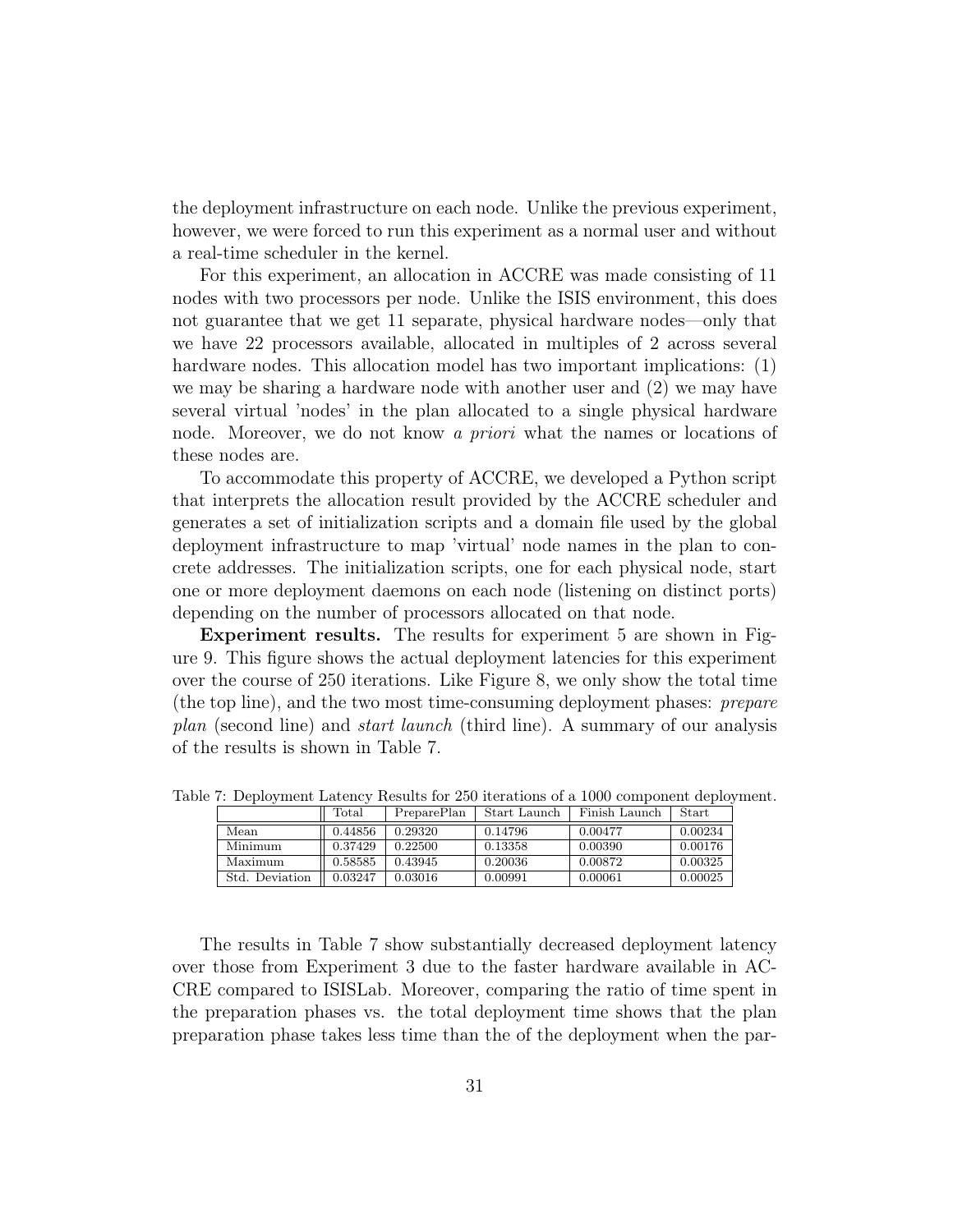

Figure 9: Application Deployment Latency Jitter

allel plan analysis module is used. In Experiment 3, plan preparation was roughly 90 percent of the total deployment time, whereas in Experiment 5 plan preparation only occupies about 65 percent of the total time.

The results also show substantially more jitter as a percentage of the total deployment time. As discussed in Section 4.2.1, this jitter likely stems from characteristics of ACCRE that are beyond our control. In particular, we are not guaranteed exclusive use of the physical nodes on which we are located, so we may compete for limited (1) memory bandwidth from other users on that node and (2) network bandwidth from other users on the cluster.

# 5. Related Work

This section compares our research on LE-DAnCE with related work in the area of deploying and configuring large-scale distributed applications.

GoDIET [24] is a deployment framework targeted at grid-based distributed applications. GoDIET uses XML metadata defined by a UML model to (1) describe applications and their requirements and (2) wrap applications they wish to deploy inside components based on the Fractal [25] component model. They propose a hierarchical approach to deployment that addresses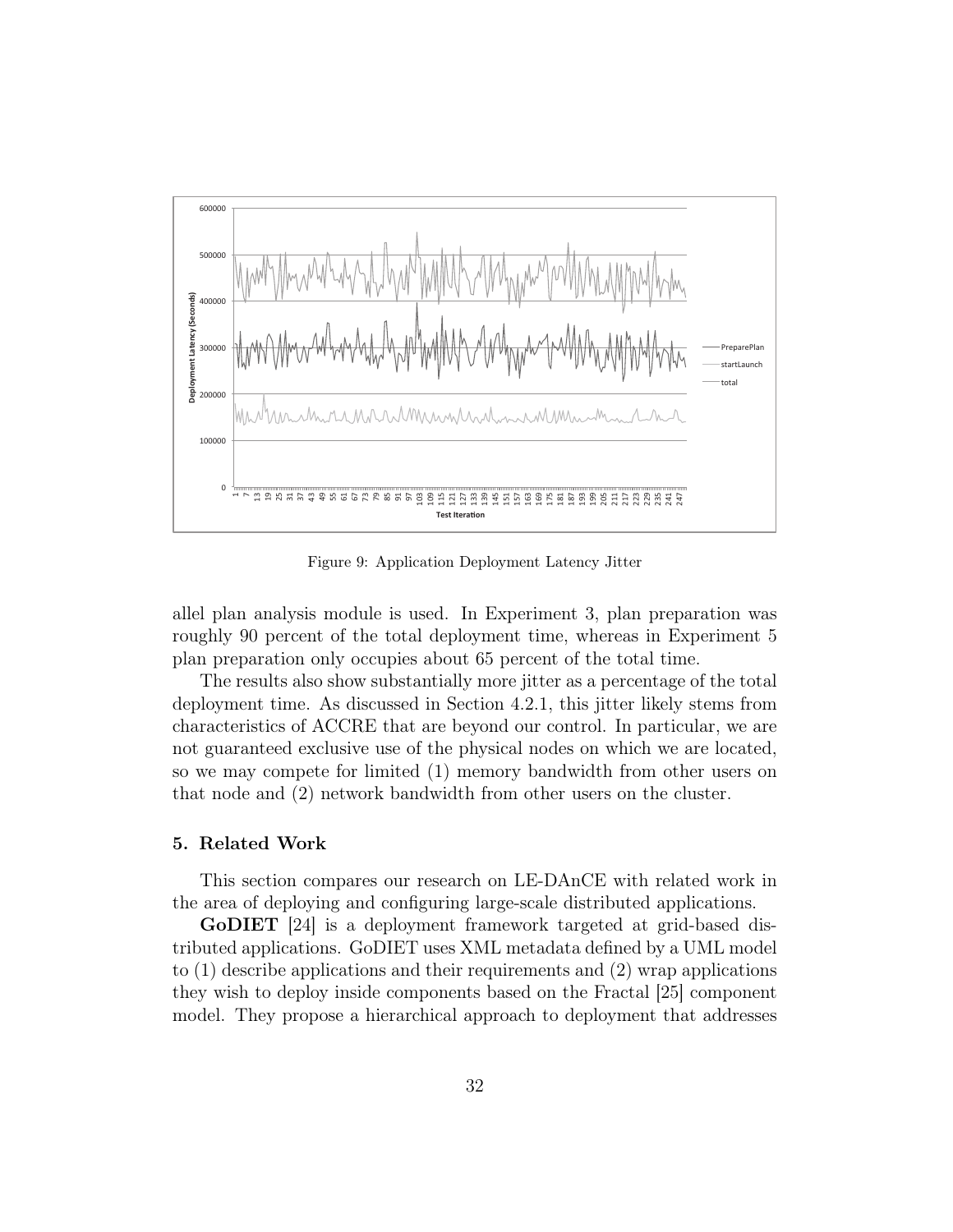deployment latency challenges in grid-based distributed systems. Their approach first partitions nodes present in the domain into two or more segments and then spawns separate deployment processes for those domains. GoDIET is optimized for deployment of applications to grid domains with hundreds of nodes but an extremely limited number of components per node, and performs best when nodes have a mapped NFS mount point in the local file system.

In contrast, LE-DAnCE focuses on applications with high component density, *e.g.*, such deployments often have hundreds or thousands of components per node, which are deployed across tens or hundreds of processes within that node. In addition, applications in DRE system domains often cannot use a shared file system to distribute component implementations due to inherent complexities in the network topology, security concerns, or heterogeneity of the target domain. Moreover, LE-DAnCE automatically coordinates connections between components, whereas the connections must be performed programmatically via GoDIET.

DeployWare [26] is another framework for managing deployments in grid environments based on the Fractal [25] component model. It supports heterogeneous deployments and currently supports middleware intended for the grid environment, such as MPI [27] and GridCCM [28]. Like LE-DAnCE, DeployWare captures deployment metadata in a manner that is relatively agnostic to the eventual deployment target. Unlike LE-DAnCE, however, DeployWare does not capture more complex deployment metadata (such as connection information and QoS metadata) required for DRE systems. Like GoDIET, DeployWare is optimized for delivering relatively few instances/ components to a large number of nodes, and thus uses a similar approach to optimizing deployment latency by partitioning the node into subgroups. In contrast, LE-DAnCE provides a more generic D&C solution by supporting low deployment latencies across a large number of possible hardware and component application sizes and configurations.

The work that is closest to the goals of LE-DAnCE is described in [29], which uses hierarchical separation of concerns to provide concurrent—and hence faster—deployments. This work differs from LE-DAnCE since it does not focus on a standard (*e.g.*, the OMG D&C specification), but rather some general concepts of deployment and configuration. In contrast, LE-DAnCE is aimed at providing a standards-based solution to enhance broader applicability, while also optimizing performance and minimizing/bounding latency.

The work presented in [30] seeks to find deployment solutions in dynamic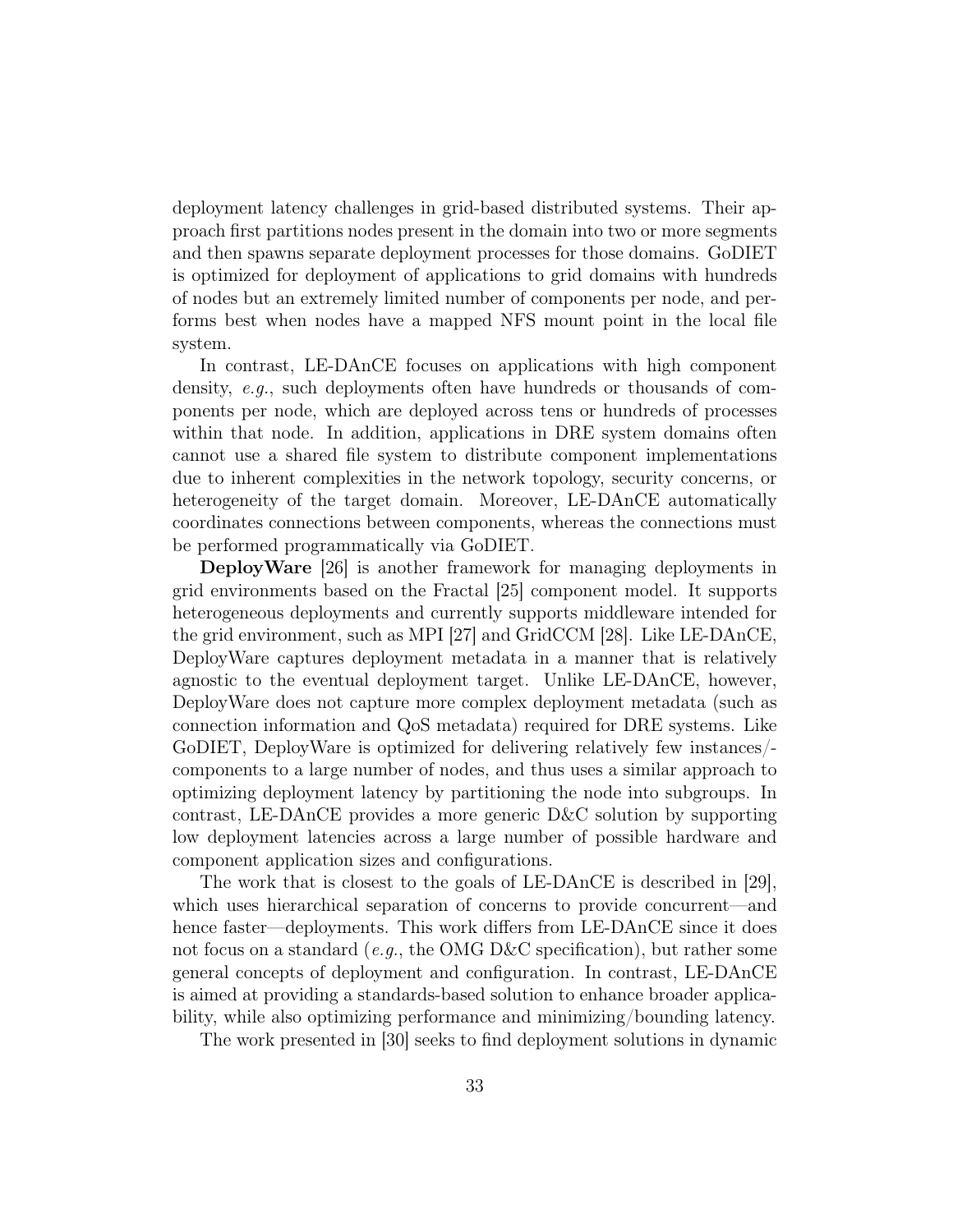environments. The focus is on deploying a hierarchical component (which is an assembly of components treated as a single unit), while ensuring the deployment of individual monolithic units do not violate architectural constraints of the platform and the network before deploying that component. While the goal of their deployment solution is similar to that of LE-DAnCE, their approach differs in its focus on the deployment of hierarchical components (*i.e.*, amalgamations of primitive components with other hierarchical components), which they represent at runtime via "membrane" components that act as proxies for internal primitive components. In contrast, the metadata present in the D&C specification supports such hierarchies at design time, but is flattened by LE-DAnCE for runtime deployment to avoid the overhead of additional component instances implemented as membranes at a per-process level.

CaDAnCE [31] was an earlier effort we conducted to reduce latency and increase deterministic behavior of DRE system D&C operations. It focused on simultaneous deployment of multiple applications from a single deployment plan in which certain components are shared among multiple subapplications. CaDAnCE demonstrated that dependencies among these subapplications can yield deployment-order priority inversions where low-priority applications may complete their deployments ahead of a mission-critical subapplication. CaDAnCE solved this problem using priority-inheritance to ensure predictable deployment for high-priority sub-applications that are deployed simultaneously with other low-priority sub-applications and with which they share components. The goals and approach of CaDAnCE are orthogonal to the goals of LE-DAnCE since CaDAnCE focuses on re-ordering component deployment and installation of particular components within the context of a single application, whereas LE-DAnCE focuses on reducing overall deployment latency for an entire application.

#### 6. Concluding Remarks and Lessons Learned

This paper described enhancements to the OMG *Deployment and Configuration* (D&C) specification that support QoS needs of component-based enterprise DRE systems. We first described sources of deployment latency overhead that degraded the responsiveness of the *Deployment And Configuration Engine* (DAnCE), which was our original open-source implementation of the D&C specification. We then explained how our *Locality-Enhanced Deployment and Configuration Engine* (LE-DAnCE) improved DAnCE to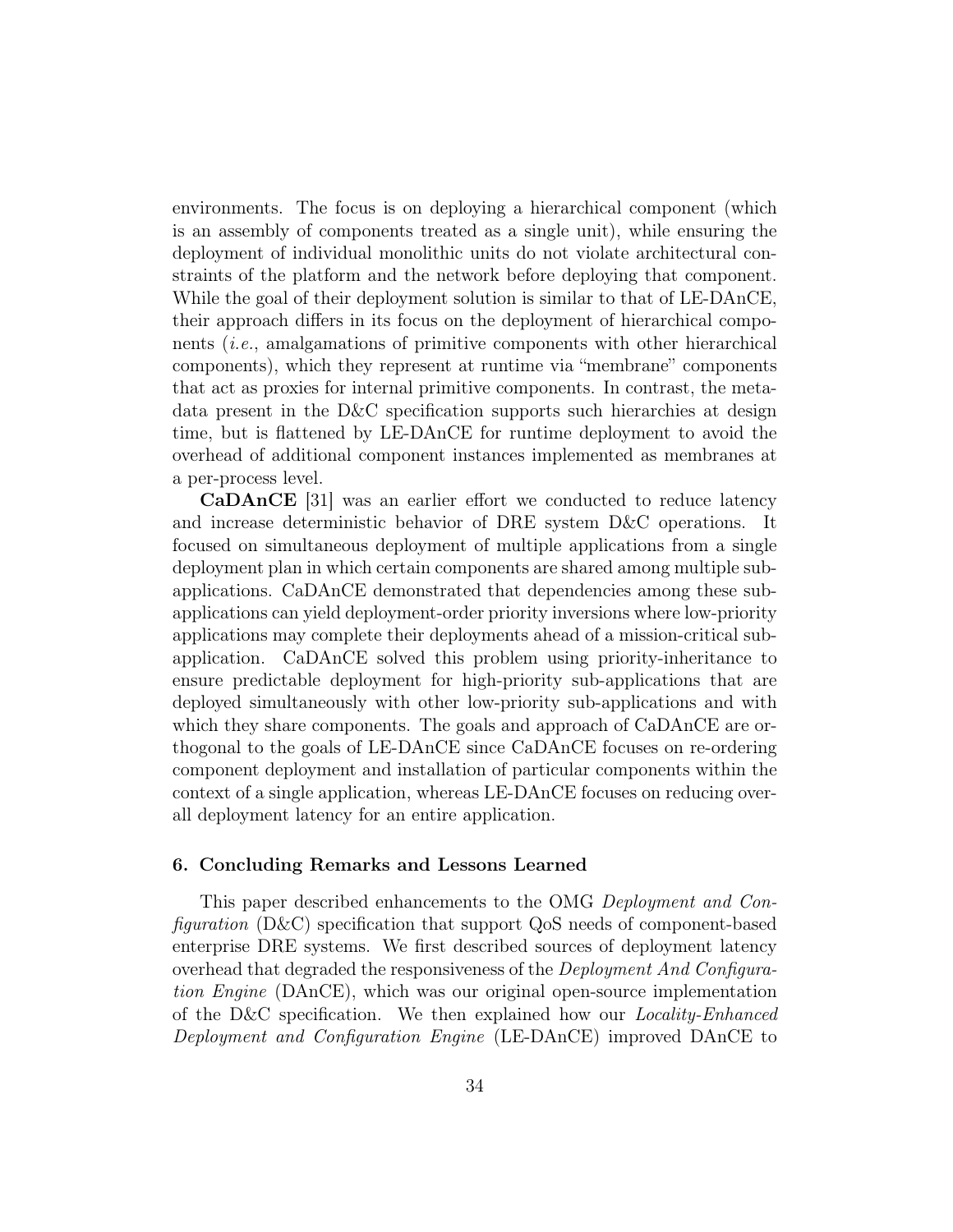alleviate key sources of deployment latency overhead associated with XML pre-processing and *LocalityManager* architecture.

The effectiveness of LE-DAnCE's *LocalityManager* architecture was then evaluated empirically in two contexts: a highly controlled DRE environment and a high-performance computing cluster. The results showed that LE-DAnCE can manage large-scale deployments of component applications, scaling to both large numbers of components and nodes, as follows:

- 1. Off-line processing of XML-based deployment plans. LE-DAnCE minimizes deployment latency by pre-processing XML-based deployment plans and pre-serializing them into the in-memory format required by the deployment infrastructure and storing that to disk, which is both more compact and requires no runtime processing to initiate deployment.
- 2. Parallel processing of deployment plans. LE-DAnCE can take full advantage of multi-core platforms to significantly reduce latency stemming from deployment time processing and analysis of deployment plans.
- 3. Asynchronous transport-level processing. LE-DAnCE leverages transport-level asychrony and deployment scheduling to substantially reduce serialized phasing of deployment activities between application, node, and global-level deployment entities during distributed component application deployments.

We learned the following lessons from developing and evaluating LE-DAnCE:

• Serialized phasing is a major source of deployment latency. Serialized phasing, which occurs when the deployment infrastructure waits for an application or node to complete deployment before proceeding to the next, significantly increases the time required to completely deploy distributed component applications. The LE-DAnCE improvements as described in this paper substantially reduce the impact of serialized phasing and its contributions to deployment latency.

• Split plan processing incurs significant deployment latency. The results presented in Section 4 showed that the plan preparation phase of deployment is a large source of deployment latency, due in large part to inefficiency in the LE-DAnCE "split plan" algorithm. As part of the work conducted for this article, we alleviated this inefficiency by optimizing this algorithm and leveraging multi-core/processor architectures to reduce latency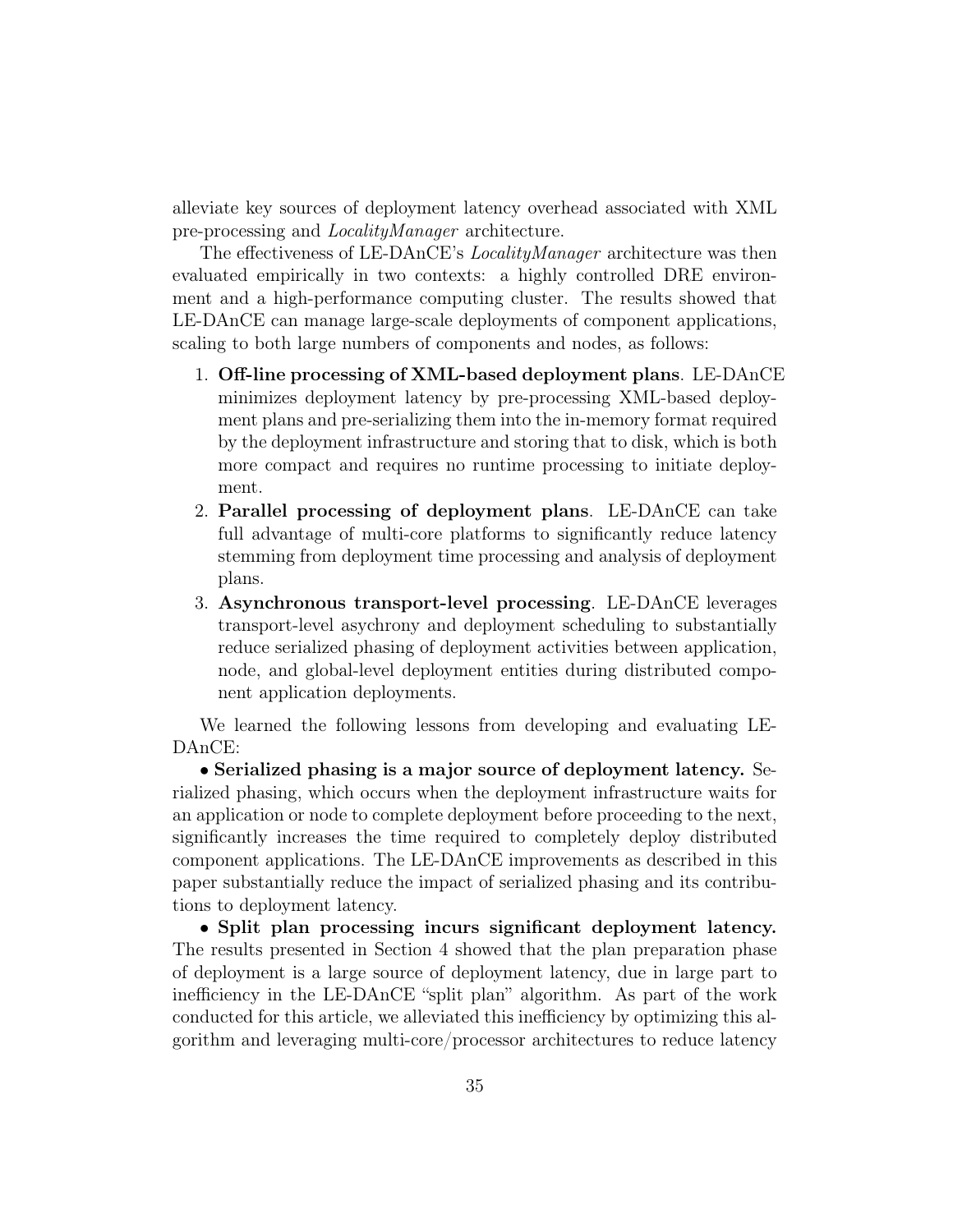stemming from this deployment phase. This process can be further optimized, as demonstrated by the results in Section 4.2.2. Our future work is investigating how to apply a similar pre-deployment analysis approach used to address latency due to XML processing and split the plan before deployment to reduce runtime deployment latency.

• The startLaunch operation is a significant source of jitter. The start launch phase of deployment produces the largest amount of jitter in the LE-DAnCE deployment process. Prior experiments [32] conducted on DAnCE showed this jitter stemmed from the dynamic loading of component implementations at runtime, which can be alleviated by directly compiling component implementations and plan metadata into the deployment infrastructure. While this approach reduces jitter and latency, it is also invasive to the D&C implementation, hard to maintain, and removes too much flexibility from the D&C toolchain. Our future work will reduce this jitter by applying static configuration optimizations [33] to both the component middleware (CIAO) and the plug-in architecture of LE-DAnCE.

CIAO and LE-DAnCE are available in open-source form from download. dre.vanderbilt.edu.

#### 7. Acknowledgments

This work was supported in part by NSF CAREER 0845789 and CNS 0915976, and a contract from Northrop Grumman and AFRL GUTS. Any opinions, findings, and conclusions or recommendations expressed in this material are those of the author(s) and do not necessarily reflect the views of the National Science Foundation, AFRL, or NGC.

This work was conducted in part using the resources of the Advanced Computing Center for Research and Education at Vanderbilt University, Nashville, TN.

## References

- [1] C. Esposito, D. Cotroneo, Resilient and timely event dissemination in publish/subscribe middleware., IJARAS 1 (2010) 1–20.
- [2] P. Lardieri, J. Balasubramanian, D. C. Schmidt, G. Thaker, A. Gokhale, T. Damiano, A Multi-layered Resource Management Framework for Dynamic Resource Management in Enterprise DRE Systems, Journal of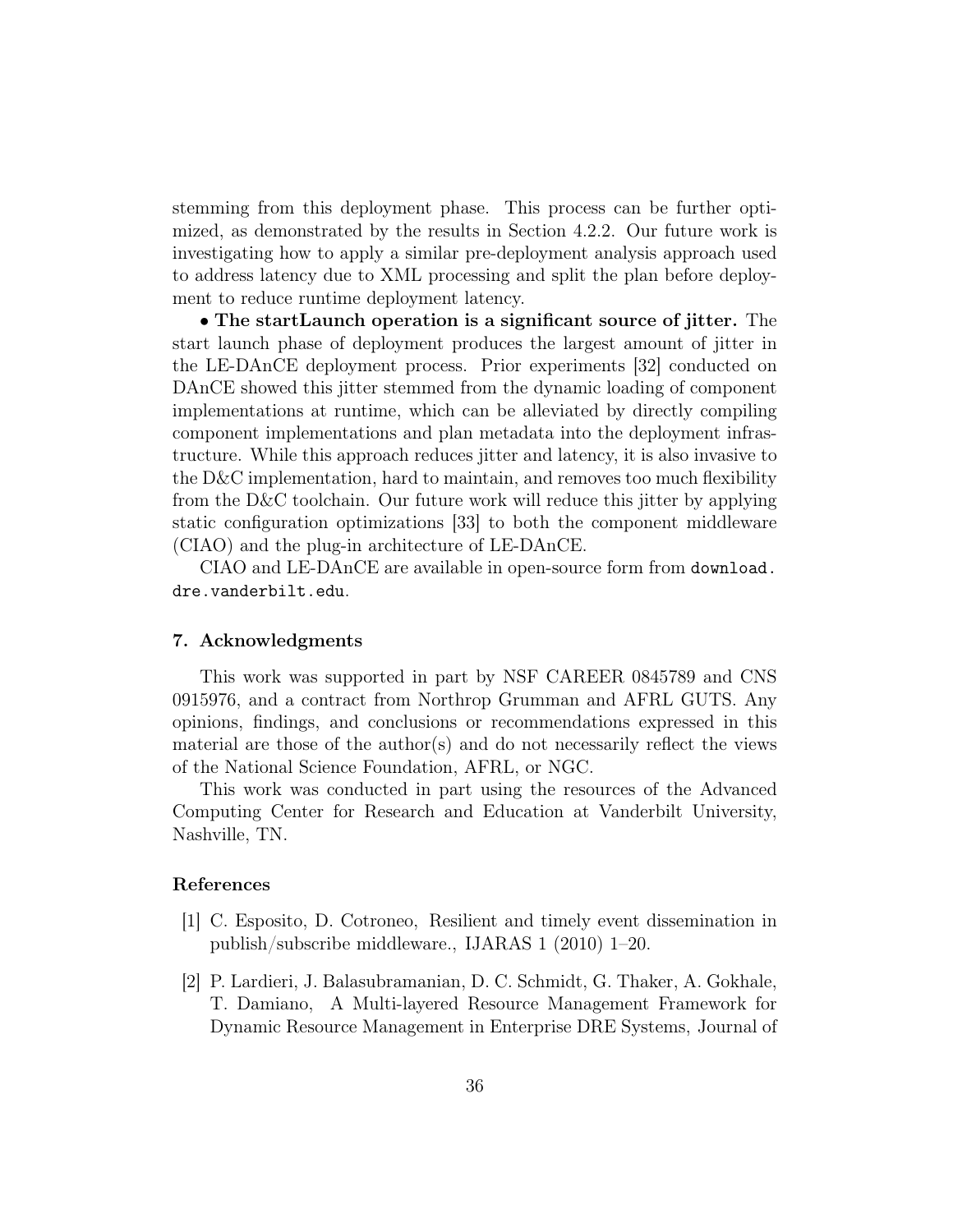Systems and Software: Special Issue on Dynamic Resource Management in Distributed Real-time Systems 80 (2007) 984–996.

- [3] D. Suri, A. Howell, D. C. Schmidt, G. Biswas, J. Kinnebrew, W. Otte, N. Shankaran, A Multi-agent Architecture for Smart Sensing in the NASA Sensor Web, in: Proceedings of the 2007 IEEE Aerospace Conference, Big Sky, Montana.
- [4] C. D. Gill, J. M. Gossett, D. Corman, J. P. Loyall, R. E. Schantz, M. Atighetchi, D. C. Schmidt, Integrated adaptive qos management in middleware: A case study, Real-Time Syst. 29 (2005) 101–130.
- [5] W. R. Otte, J. S. Kinnebrew, D. C. Schmidt, G. Biswas, D. Suri, Application of Middleware and Agent Technologies to a Representative Sensor Network, in: Proceedings of the Eighth Annual NASA Earth Science Technology Conference, University of Maryland.
- [6] Deployment and Configuration of Component-based Distributed Applications, v4.0, OMG, Document formal/2006-04-02 edition, 2006.
- [7] Object Management Group, The Common Object Request Broker: Architecture and Specification Version 3.1, Part 3: CORBA Component Model, Object Management Group, OMG Document formal/2008-01-08 edition, 2008.
- [8] G. Deng, J. Balasubramanian, W. Otte, D. C. Schmidt, A. Gokhale, DAnCE: A QoS-enabled Component Deployment and Configuration Engine, in: Proceedings of the 3rd Working Conference on Component Deployment (CD 2005), Grenoble, France, pp. 67–82.
- [9] W. R. Otte, A. Gokhale, D. C. Schmidt, Predictable Deployment in Component-based Enterprise Distributed Real-time and Embedded Systems, in: Proceedings of the 14th international ACM Sigsoft symposium on Component based software engineering, CBSE '11, ACM, New York, NY, USA, 2011, pp. 21–30.
- [10] A. Gokhale, B. Natarajan, D. C. Schmidt, A. Nechypurenko, J. Gray, N. Wang, S. Neema, T. Bapty, J. Parsons, CoSMIC: An MDA Generative Tool for Distributed Real-time and Embedded Component Middleware and Applications, in: Proceedings of the OOPSLA 2002 Workshop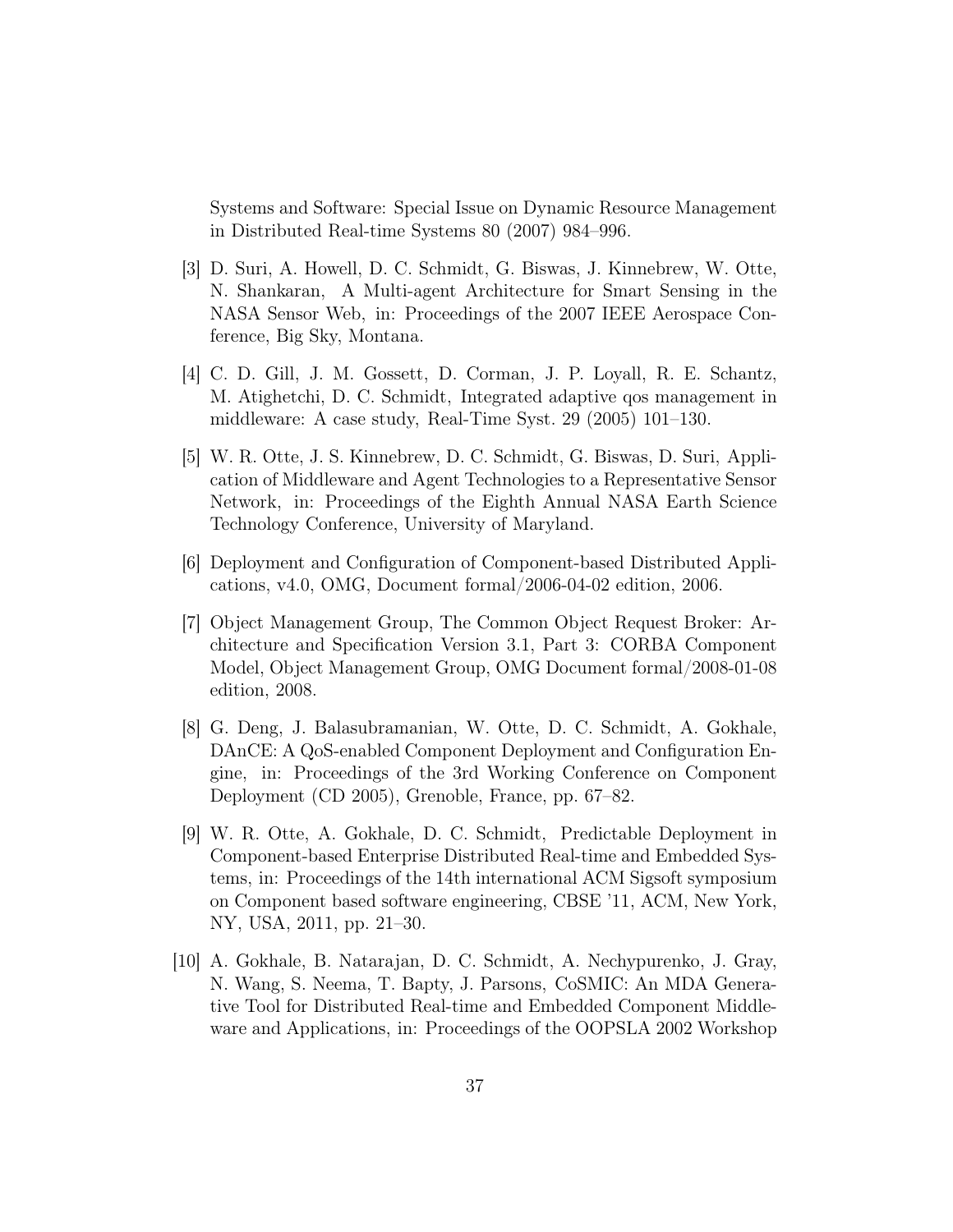on Generative Techniques in the Context of Model Driven Architecture, ACM, Seattle, WA.

- [11] A. B. Arulanthu, C. O'Ryan, D. C. Schmidt, M. Kircher, J. Parsons, The Design and Performance of a Scalable ORB Architecture for CORBA Asynchronous Messaging, in: Proceedings of the Middleware 2000 Conference, ACM/IFIP.
- [12] ObjectWeb Consortium, CARDAMOM An Enterprise Middleware for Building Mission and Safety Critical Applications, cardamom. objectweb.org, 2006.
- [13] J. White, B. Kolpackov, B. Natarajan, D. C. Schmidt, Reducing Application Code Complexity with Vocabulary-specific XML language Bindings, in: ACM-SE 43: Proceedings of the 43rd annual Southeast regional conference.
- [14] Object Management Group, The Common Object Request Broker: Architecture and Specification Version 3.1, Part 2: CORBA Interoperability, Object Management Group, OMG Document formal/2008-01-07 edition, 2008.
- [15] OpenMP, OpenMP Home Page, www.openmp.org, ????
- [16] W. R. Otte, D. C. Schmidt, A. Gokhale, Towards an Adaptive Deployment and Configuration Framework for Component-based Distributed Systems, in: Proceedings of the 9th Workshop on Adaptive and Reflective Middleware (ARM '10), Bengaluru, India.
- [17] E. Gamma, R. Helm, R. Johnson, J. Vlissides, Design Patterns: Elements of Reusable Object-Oriented Software, Addison-Wesley, Reading, MA, 1995.
- [18] D. C. Schmidt, M. Stal, H. Rohnert, F. Buschmann, Pattern-Oriented Software Architecture: Patterns for Concurrent and Networked Objects, Volume 2, Wiley & Sons, New York, 2000.
- [19] N. Shankaran, J. Balasubramanian, D. C. Schmidt, G. Biswas, P. Lardieri, E. Mulholland, T. Damiano, A Framework for (Re)Deploying Components in Distributed Real-time and Embedded Systems, in: Poster paper in the Dependable and Adaptive Distributed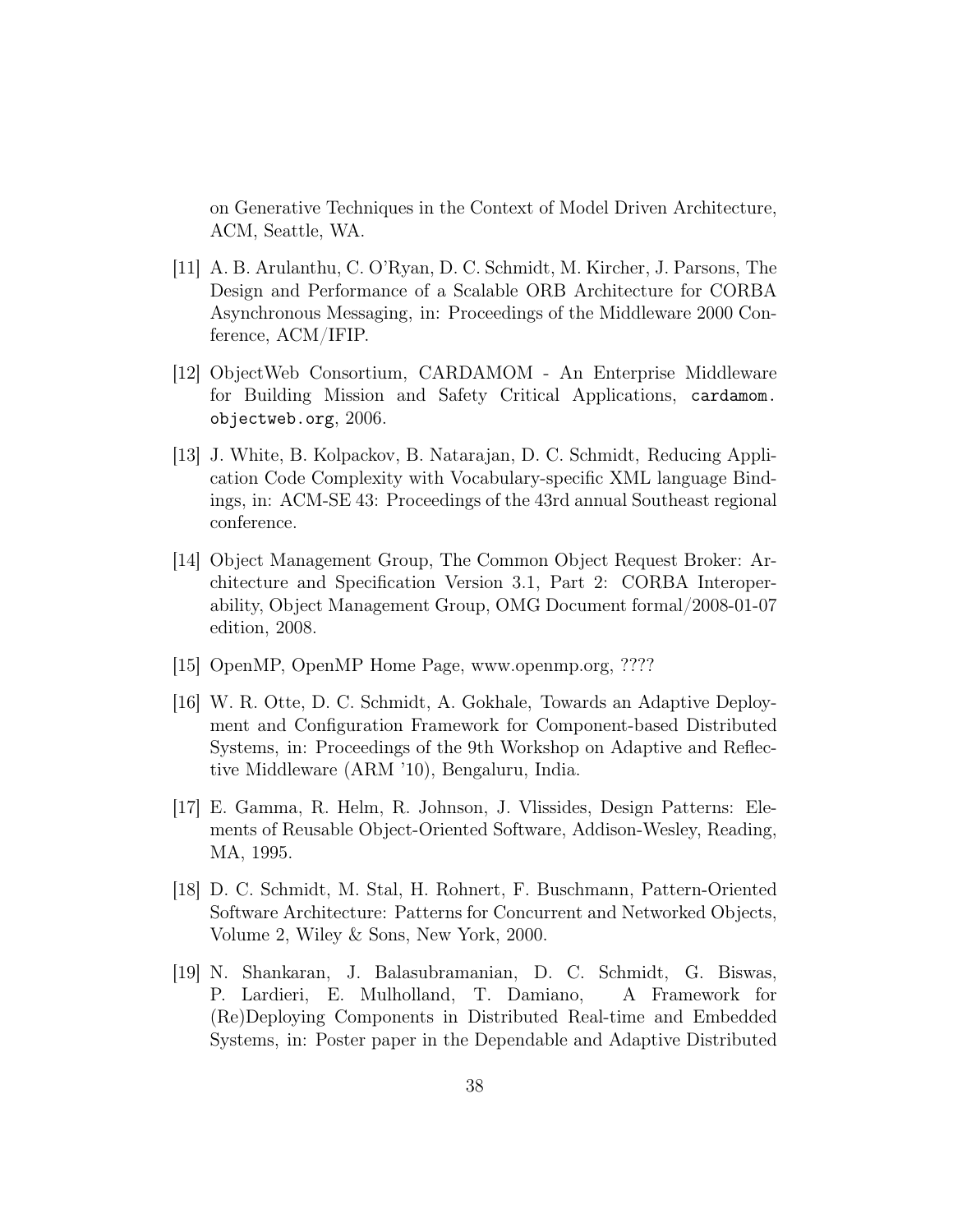Systems Track of the 21st ACM Symposium on Applied Computing, Dijon, France.

- [20] J. Balasubramanian, B. Natarajan, D. C. Schmidt, A. Gokhale, G. Deng, J. Parsons, Middleware Support for Dynamic Component Updating, in: International Symposium on Distributed Objects and Applications (DOA 2005), Agia Napa, Cyprus.
- [21] R. Ben Halima, K. Drira, M. Jmaiel, A qos-oriented reconfigurable middleware for self-healing web services, in: Web Services, 2008. ICWS '08. IEEE International Conference on, pp. 104 –111.
- [22] B. White, J. Lepreau, L. Stoller, R. Ricci, S. Guruprasad, M. Newbold, M. Hibler, C. Barb, A. Joglekar, An integrated experimental environment for distributed systems and networks, in: Proc. of the Fifth Symposium on Operating Systems Design and Implementation, USENIX Association, Boston, MA, pp. 255–270.
- [23] I. Molnar, Linux with Real-time Pre-emption Patches, http://www. kernel.org/pub/linux/kernel/projects/rt/, 2006.
- [24] M. Toure, P. Stolf, D. Hagimont, L. Broto, Large scale deployment, in: Autonomic and Autonomous Systems (ICAS), 2010 Sixth International Conference on, pp. 78 –83.
- [25] E. Bruneton, T. Coupaye, M. Leclercq, V. Quéma, J.-B. Stefani, An open component model and its support in Java, in: Component-Based Software Engineering, pp. 7–22.
- [26] A. Flissi, J. Dubus, N. Dolet, P. Merle, Deploying on the grid with deployware, in: Proceedings of the 2008 Eighth IEEE International Symposium on Cluster Computing and the Grid, IEEE Computer Society, Washington, DC, USA, 2008, pp. 177–184.
- [27] Argonne National Laboratory, The Message Passing Interface (MPI) standard, www-unix.mcs.anl.gov/mpi/, ????
- [28] C. Pérez, T. Priol, A. Ribes, A Parallel CORBA Component Model for Numerical Code Coupling, in: M. Parashar (Ed.), Grid Computing-GRID 2002, Springer Berlin / Heidelberg, PARIS research group